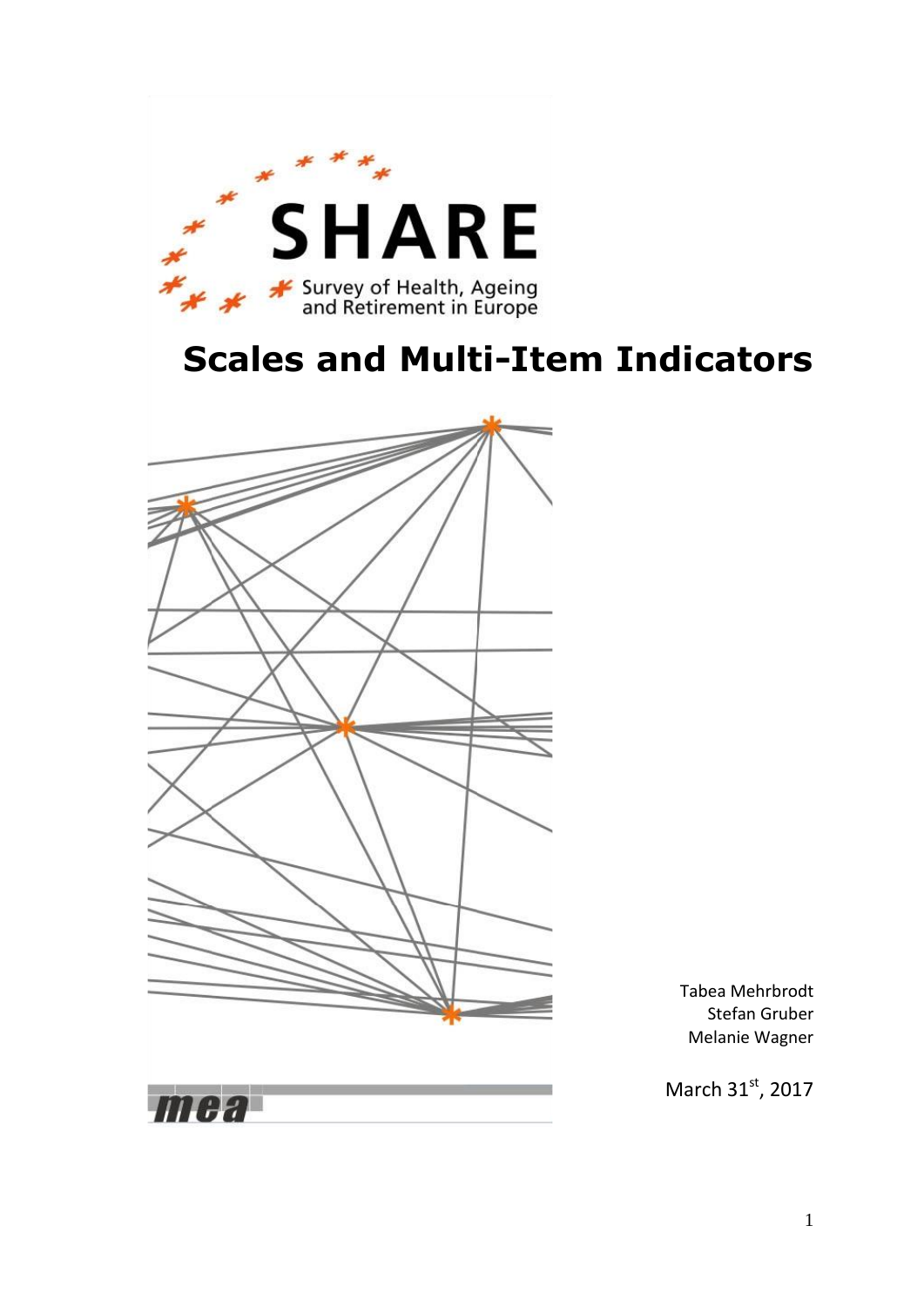# **Table of Contents**

<span id="page-1-0"></span>

| $\mathbf{I}$ . |     |                                                                                      |
|----------------|-----|--------------------------------------------------------------------------------------|
| 1.             |     |                                                                                      |
| 2.             |     |                                                                                      |
| 3.             |     |                                                                                      |
| 4.             |     |                                                                                      |
| II.            |     |                                                                                      |
| 1.             |     |                                                                                      |
| 2.             |     |                                                                                      |
| 3.             |     |                                                                                      |
| 4.             |     | Self-perceived Health - US Version (SPHUS) and EU Version (SPHEU) 12                 |
| 5.             |     |                                                                                      |
| 6.             |     |                                                                                      |
| 7.             |     |                                                                                      |
| 8.             |     |                                                                                      |
| 9.             |     |                                                                                      |
|                | 10. |                                                                                      |
| III.           |     |                                                                                      |
| 1.             |     |                                                                                      |
| 2.             |     |                                                                                      |
| 3.             |     |                                                                                      |
| 4.             |     | 25                                                                                   |
| IV.            |     |                                                                                      |
| 1.             |     |                                                                                      |
| 2.             |     |                                                                                      |
| 3.             |     | Statistical Classification of Economic Activities in the European Community (NACE)30 |
| V.             |     |                                                                                      |
| 1.             |     |                                                                                      |
| VI.            |     |                                                                                      |
| 1.             |     |                                                                                      |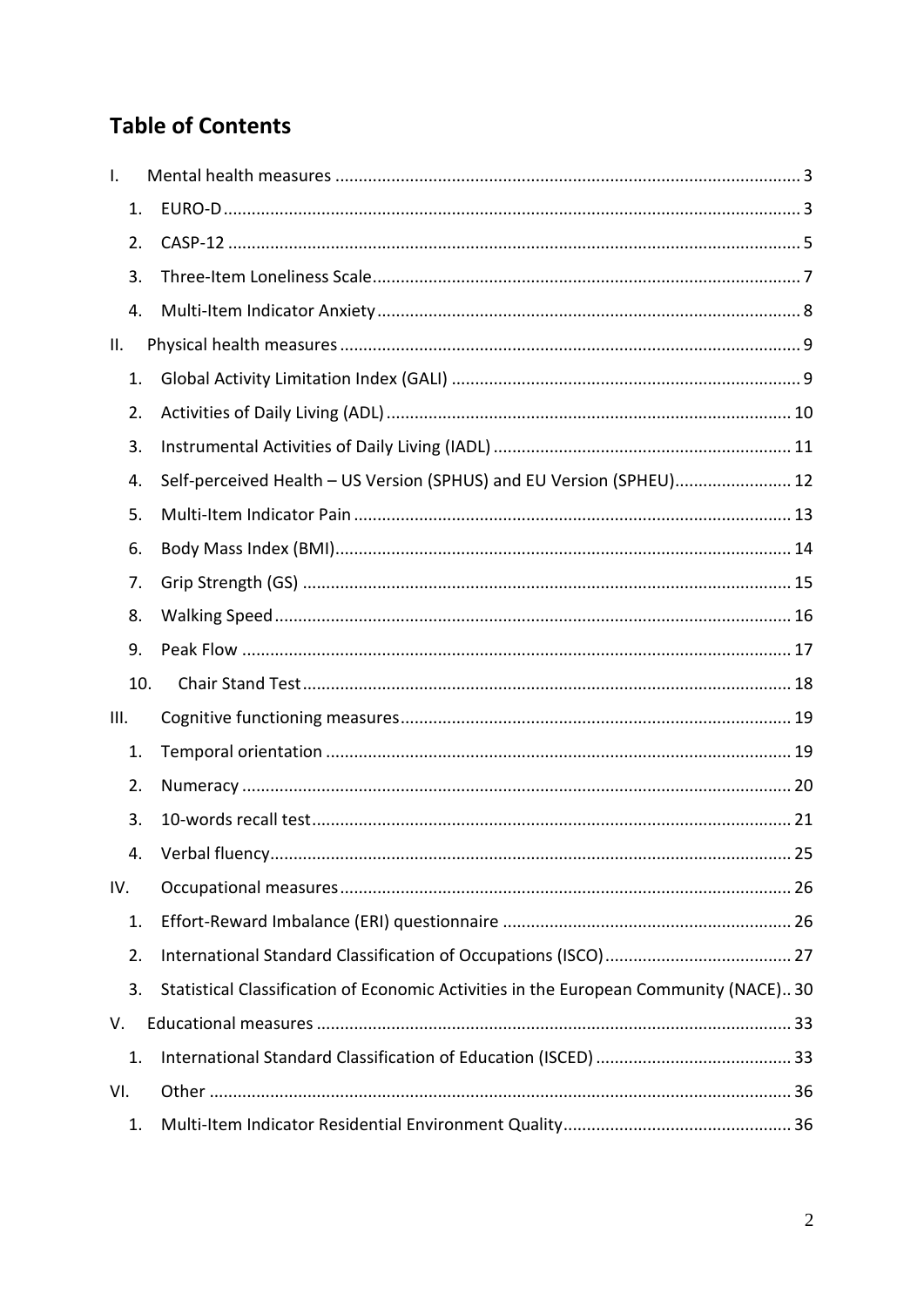# **About this manual**

The purpose of this manual is to provide an informative overview of all scales and item groups that are included in the questionnaire of Wave 1 to Wave 6 of the Survey of Health, Age and Retirement in Europe (SHARE). The manual covers literature based information on the definition and content of the respective scale or multi-item indicator and its operationalisation in SHARE. All scales and multi-item indicators are displayed in English according to the generic version of the SHARE questionnaire.

#### **I. Mental health measures**

#### <span id="page-2-0"></span>**1. EURO-D**

#### **Definition**

The EURO-D scale (Prince et al., 1999) was originally developed in an effort to derive a common depression symptoms scale from various instruments on late-life depression used in different European countries. The resulting scale consists of the following items: depression, pessimism, suicidality, guilt, sleep, interest, irritability, appetite, fatigue, concentration (on reading or entertainment), enjoyment, and tearfulness.

#### **Operationalisation in SHARE**

SHARE provides the EURO-D variable (*eurod*) and the EURO-D caseness variable (*eurodcat*) as generated variables in the gv\_health module. *eurod* is generated from questions in the mental health module (*mh002* – *mh017*) as a composite index of the sixteen items. Please note that information in *mh005*\_/*mh006*\_, *mh008*\_/*mh009*\_, *mh011*\_/*mh012*\_ and *mh014*\_/*mh015*\_ is combined when generating *eurod* so that the list of 16 items in table 1 is reduced to 12 final items. The maximum score a respondent can get is 12 "very depressed" and the minimum score is 0 "not depressed".

The attainment of a scale score of 4 or higher is categorized as "case of depression" and a scale score below 4 as "not depressed". The generated variable *eurodcat* equals 1 if the scale score is 4 or higher.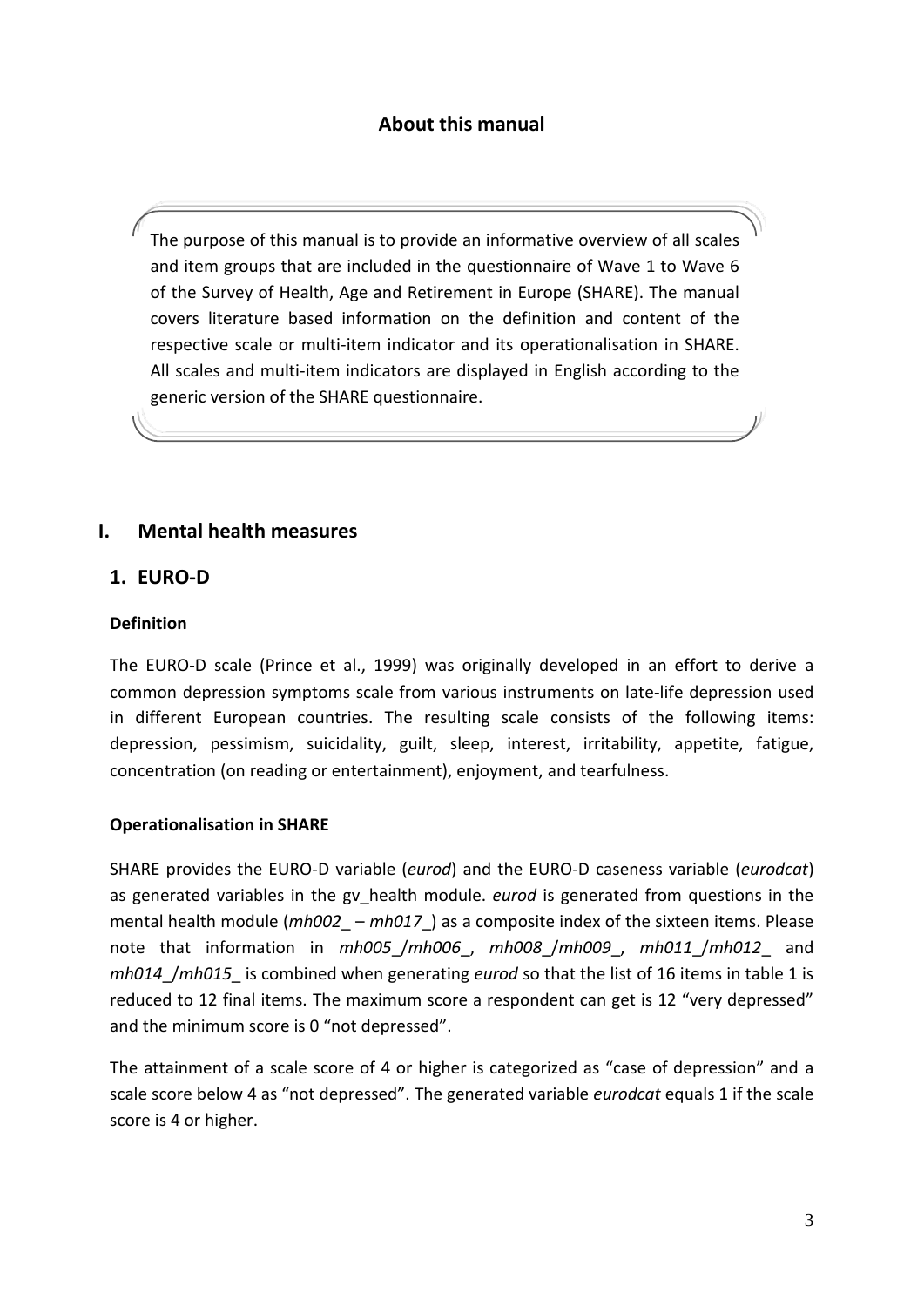| Waves: 1, 2, 4, 5, 6 | <b>Question text</b>          | Response options*                      |
|----------------------|-------------------------------|----------------------------------------|
| <b>MH002</b>         | In the last month, have you   | 1. Yes                                 |
|                      | been sad or depressed?        | 5. No                                  |
|                      |                               |                                        |
| MH003                | What are your hopes for the   | 1. Any hopes mentioned                 |
|                      | future?                       | 2. No hopes mentioned                  |
| <b>MH004</b>         | In the last month, have you   | 1. Any mention of suicidal feelings or |
|                      | felt that you would rather    | wishing to be dead                     |
|                      | be dead?                      | 2. No such feelings                    |
| <b>MH005</b>         | Do you tend to blame          | 1. Obvious excessive guilt or self     |
|                      | yourself or feel guilty about | blame                                  |
|                      | anything?                     | 2. No such feelings                    |
|                      |                               | 3. Mentions guilt or self              |
|                      |                               | blame, but it is unclear if these      |
|                      |                               | constitute obvious or excessive guilt  |
|                      |                               | or self-blame                          |
| <b>MH006</b>         | So, for what do you blame     | 1. Example(s) given constitute         |
| $(if MHO05 = 3)$     | yourself?                     | obvious excessive guilt or self-blame  |
|                      |                               | 2. Example(s) do not constitute        |
|                      |                               | obvious excessive guilt or             |
|                      |                               | self-blame, or it remains unclear if   |
|                      |                               | these constitute obvious or excessive  |
|                      |                               | guilt or self-blame                    |
| <b>MH007</b>         | Have you had trouble          | 1. Trouble with sleep or re            |
|                      | sleeping recently?            | cent change in pattern                 |
|                      |                               | 2. No trouble sleeping                 |
| <b>MH008</b>         | In the last month, what is    | 1. Less interest than usual            |
|                      | your interest in things?      | mentioned                              |
|                      |                               | 2. No mention of loss of interest      |
|                      |                               | 3. Non-specific or uncodeable          |
|                      |                               | response                               |
| MH009                | So, do you keep up your       | 1. Yes                                 |
| $(if MHO08 = 3)$     | interests?                    | 5. No                                  |
| MH010                | Have you been irritable       | 1. Yes                                 |
|                      | recently?                     | 5. No                                  |
| MH011                | What has your appetite        | 1. Diminution in desire for food       |
|                      | been like?                    | 2. No diminution in desire for food    |
|                      |                               | 3. Non-specific or uncodeable          |
|                      |                               | response                               |
| MH012                | So, have you been eating      | 1. Less                                |
| $(if MHO11 = 3)$     | more or less than usual?      | 2. More                                |
|                      |                               | 3. Neither more nor less               |
| MH013                | In the last month, have you   | 1. Yes                                 |
|                      | had too little energy to do   | 5. No                                  |
|                      | the things                    |                                        |
|                      | you wanted to do?             |                                        |

**Table 1: List of relevant EURO-D variables in the mental health module (mh)**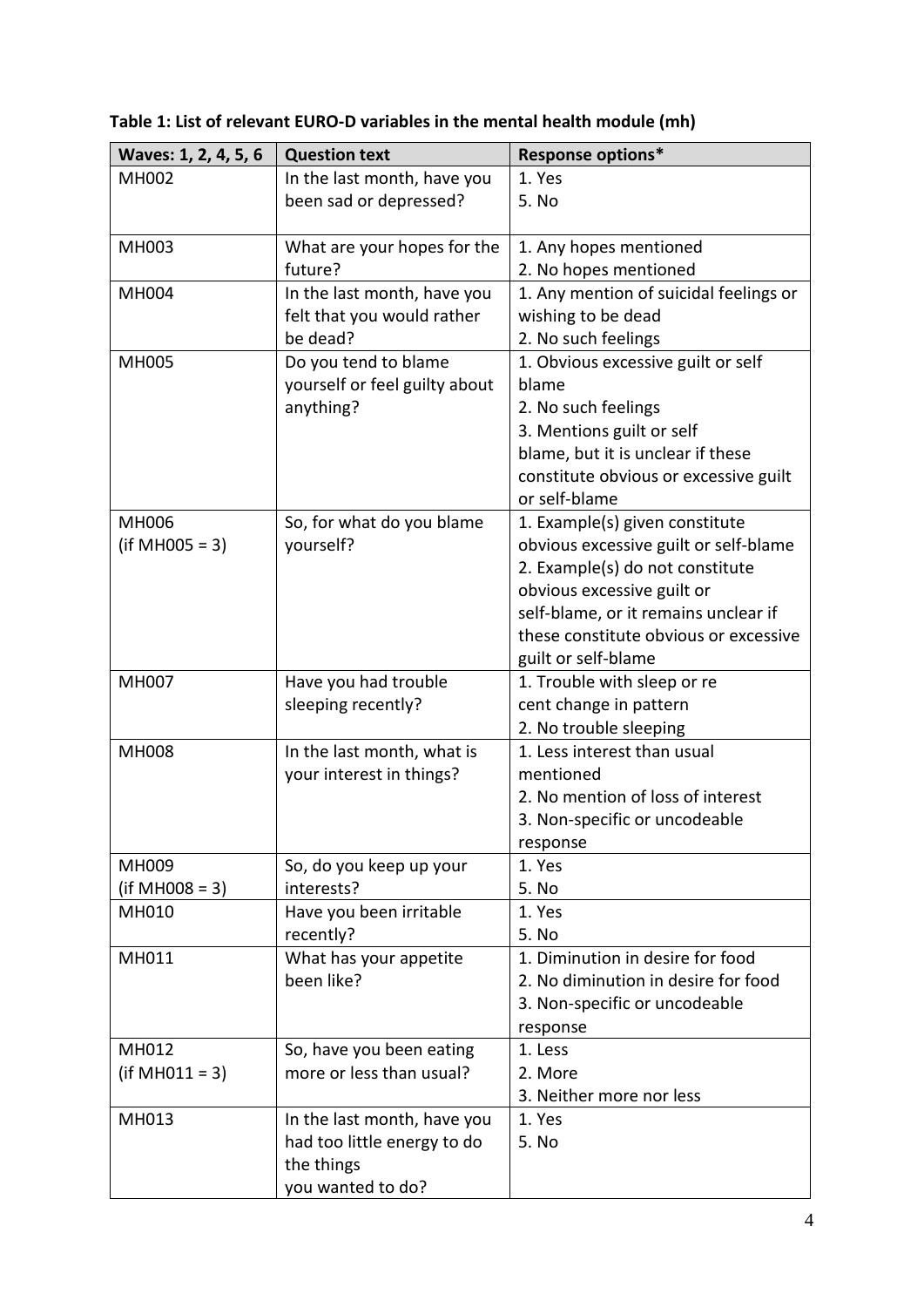| Waves: 1, 2, 4, 5, 6 | <b>Question text</b>                                                                                                           | <b>Response options*</b>                                                                    |
|----------------------|--------------------------------------------------------------------------------------------------------------------------------|---------------------------------------------------------------------------------------------|
| MH014                | How is your<br>concentration? For<br>example, can you<br>concentrate on a<br>television programme, film<br>or radio programme? | 1. Difficulty in concentrating on<br>entertainment<br>2. No such difficulty mentioned       |
| MH015                | Can you concentrate on<br>something you read?                                                                                  | 1. Difficulty in concentrating on<br>reading<br>2. No such difficulty mentioned             |
| MH016                | What have you enjoyed<br>doing recently?                                                                                       | 1. Fails to mention any enjoyable<br>activity<br>2. Mentions ANY enjoyment from<br>activity |
| MH017                | In the last month, have you<br>cried at all?                                                                                   | 1. Yes<br>5. No                                                                             |

\*Please note that in wave 5 the response options of these items differ from the other waves and thus from the values shown in table 1 (see the [wave 5 questionnaire\)](http://www.share-project.org/data-documentation/questionnaires/questionnaire-wave-5.html).

# **References**

Prince, M. J., Reischies, F., Beekman, A. T. F., Fuhrer, R., Jonker, C., Kivela, S. L., Lawlor, B., Lobo A., Magnusson, H., Fichter, M. M., Van Oyen, H., Roelands, M., Skoog, I., Turrina, C. & Copeland, J. R. (1999). Development of the EURO-D scale – a European Union initiative to compare symptoms of depression in 14 European centres. *The British Journal of Psychiatry, 174*(4), 330-338.

# <span id="page-4-0"></span>**2. CASP-12**

# **Definition**

The original CASP-19 scale (Hyde et al., 2003) is a theoretically grounded measure of quality of life in older age. CASP-12 is the revised 12-item version of CASP-19. The scale is composed of four subscales, the initials of which make up the acronym: control, autonomy, selfrealization and pleasure. The 12 items which are presented as questions or statements to survey respondents are assessed on a four point Likert scale ("often", "sometimes", "rarely", "never"). The resulting score is the sum of these 12 items, and ranges from the minimum of 12 to the maximum of 48. A high score indicates high quality of life. The literature does not provide an indication of a threshold which categorizes quality of life in "low" and "high".

#### **Operationalisation in SHARE**

In Wave 1, the CASP-12 questions are part of the drop-off (self-completion of a paper-andpencil questionnaire) leading to a higher share of missing data. In Wave 2, 3, 4, 5, and 6, the CASP-12 questions are part of the regular SHARE questionnaire. SHARE provides the CASP-12 variable (*casp*) as a generated variable in the gv\_health module.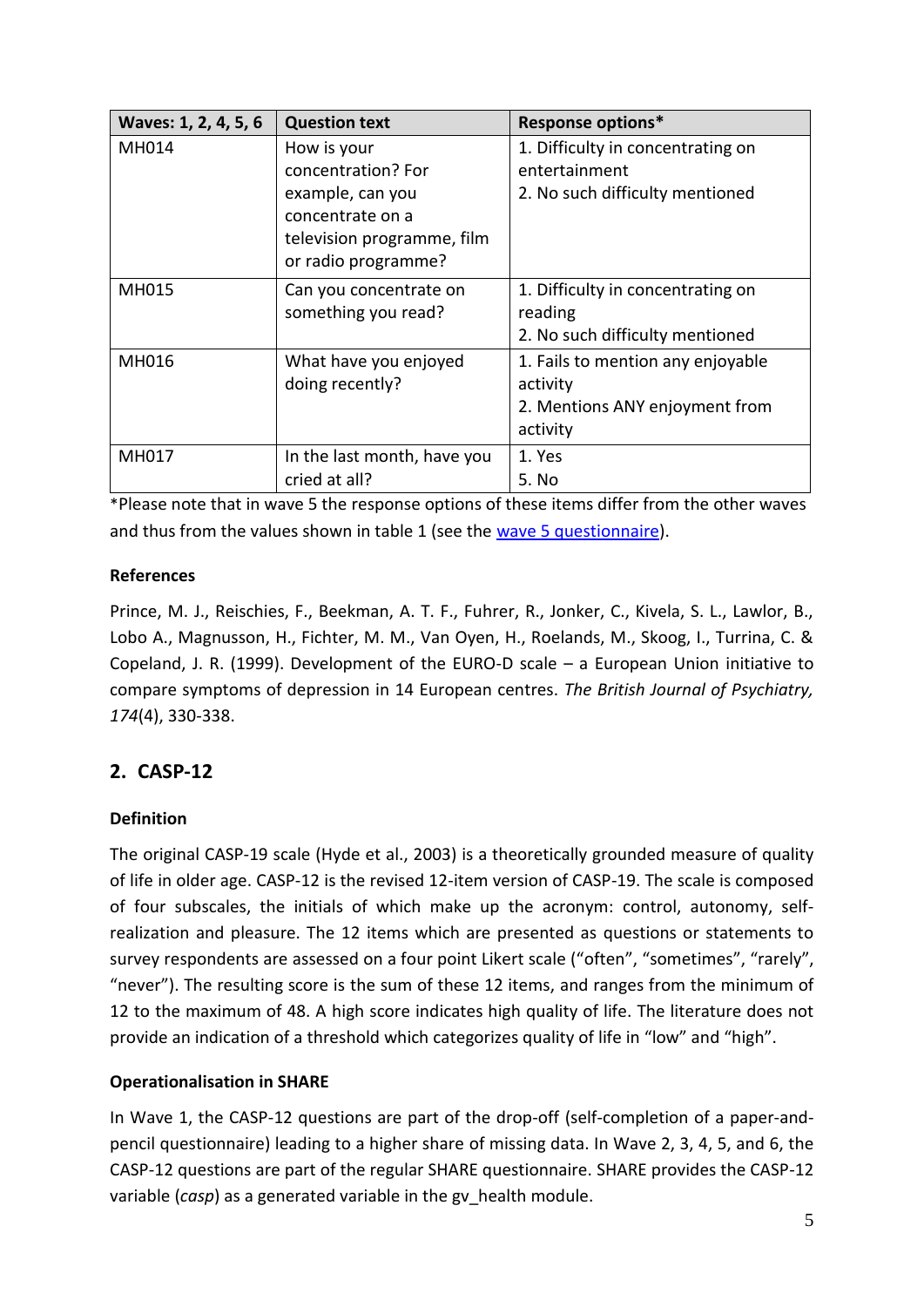| Wave: 1         | <b>Question text</b>                          | <b>Subscale</b>  |
|-----------------|-----------------------------------------------|------------------|
| $q$ 2a          | My age prevents me from doing the things I    | Control          |
|                 | would like to.                                |                  |
| $q$ 2 $b$       | I feel that what happens to me is out of my   | Control          |
|                 | control.                                      |                  |
| $q_2c$          | I felt left out of things.                    | Control          |
| $q_2d$          | I can do the things that I want to do.        | Autonomy         |
| q 2e            | Family responsibilities prevent me from doing | Autonomy         |
|                 | what I want to do.                            |                  |
| $q_2f$          | Shortage of money stops me from doing the     | Autonomy         |
|                 | things I want to do.                          |                  |
| $q_2g$          | I look forward to each day.                   | Pleasure         |
| $q_2$ h         | I feel that my life has meaning.              | Pleasure         |
| q <sub>2i</sub> | On balance, I look back on my life with a     | Pleasure         |
|                 | sense of happiness.                           |                  |
| $q_2$           | I feel full of energy these days.             | Self-Realization |
| $q$ 2 $k$       | I feel that life is full of opportunities.    | Self-Realization |
| $q_2$           | I feel that the future looks good for me.     | Self-Realization |

**Table 2: List of relevant CASP variables in the drop-off questionnaire**

# **Table 3: List of relevant CASP variables in the activities module (ac)**

| Waves: 2, 3, 4, 5, 6 | <b>Question text</b>                         | <b>Subscale</b>  |
|----------------------|----------------------------------------------|------------------|
| AC014                | How often do you think your age prevents you | Control          |
|                      | from doing the things you would like to do?  |                  |
| AC015                | How often do you feel that what happens to   | Control          |
|                      | you is out of your control?                  |                  |
| AC016                | How often do you feel left out of things?    | Control          |
| AC017                | How often do you think that you can do the   | Autonomy         |
|                      | things that you want to do?                  |                  |
| AC018                | How often do you think that family           | Autonomy         |
|                      | responsibilities prevent you from doing what |                  |
|                      | you want to do?                              |                  |
| AC019                | How often do you think that shortage of      | Autonomy         |
|                      | money stops you from doing the things you    |                  |
|                      | want to do?                                  |                  |
| AC020                | How often do you look forward to each day?   | Pleasure         |
| AC021                | How often do you feel that your life has     | Pleasure         |
|                      | meaning?                                     |                  |
| AC022                | How often, on balance, do you look back on   | Pleasure         |
|                      | your life with a sense of happiness?         |                  |
| AC023                | How often do you feel full of energy these   | Self-Realization |
|                      | days?                                        |                  |
| AC024                | How often do you feel that life is full of   | Self-Realization |
|                      | opportunities?                               |                  |
| AC025                | How often do you feel that the future looks  | Self-Realization |
|                      | good for you?                                |                  |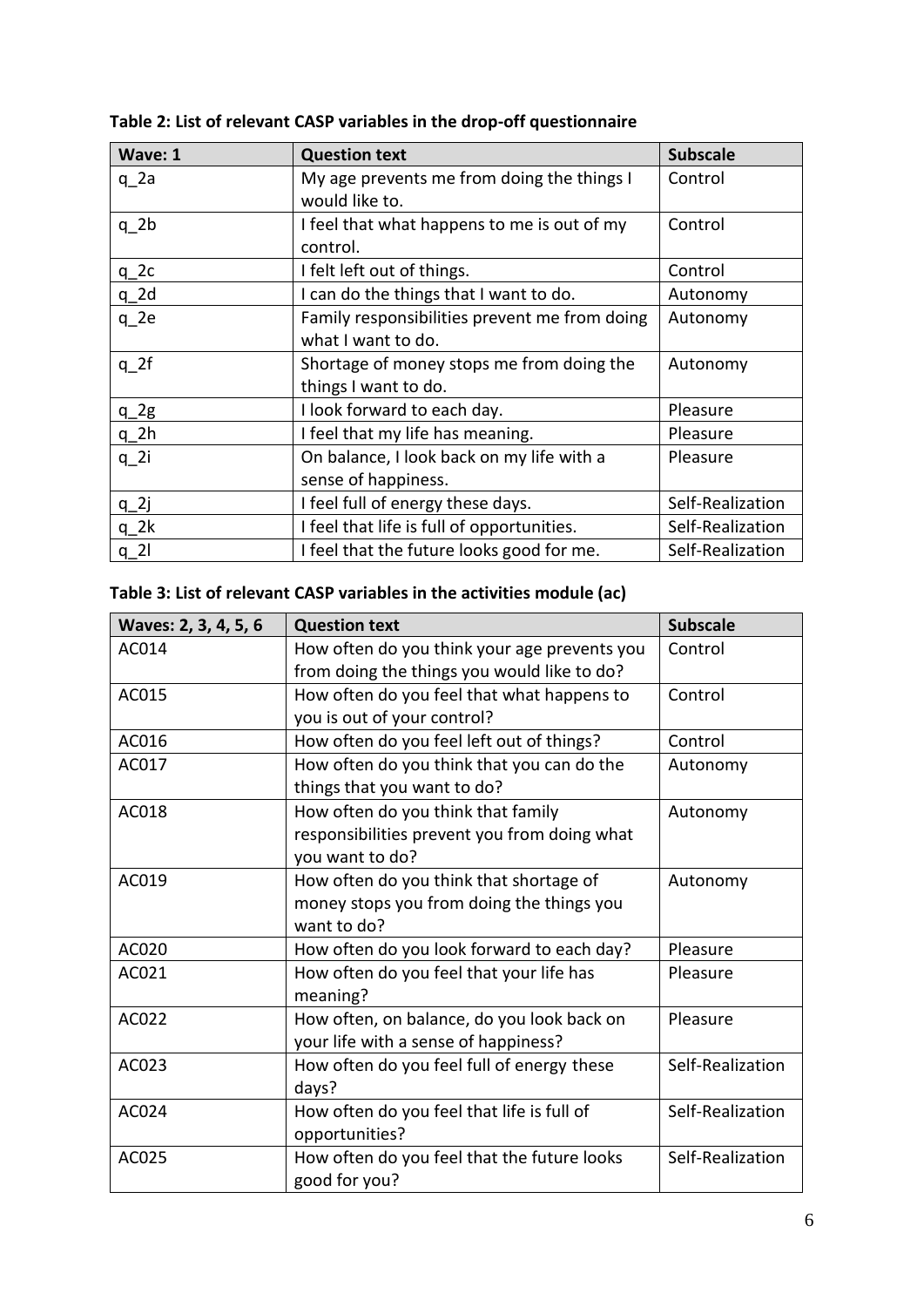Hyde, M., Wiggins, R. D., Higgs, P., & Blane, D. B. (2003). A measure of quality of life in early old age: the theory, development and properties of a needs satisfaction model (CASP-19). *Aging & mental health, 7*(3), 186-194.

Von dem Knesebeck, O., Hyde, M., Higgs, P., Kupfer, A., Siegrist, J.: Quality of Life and Well-Being. In: Börsch-Supan, A., Brugiavini, A., Jürges, H., Mackenbach, J., Siegrist, J., Weber, G. (2005). *Health, ageing and retirement in Europe – First results from the Survey of Health, Ageing and Retirement in Europe*. Mannheim: Mannheim Research Institute for the Economics of Aging (MEA).

# <span id="page-6-0"></span>**3. Three-Item Loneliness Scale**

#### **Definition**

The Three-Item Loneliness Scale (Hughes et al., 2004) is a short version of the R-UCLA Loneliness Scale (Russell et al., 1978). It measures indirect loneliness. The three items companionship, left out, and isolated are answered on a three point Likert scale ("often", "some of the time", "hardly ever or never"). The minimum of the resulting score is 3 ("not lonely") and the maximum is 9 ("very lonely"). The literature does not provide an indication of a threshold which categorizes "lonely" and "not lonely".

#### **Operationalisation in SHARE**

SHARE provides the generated Loneliness Scale variable (*loneliness*) as part of the gv\_health module. The variable is a sum score based on *mh034\_, mh035\_* and mh036\_ from the mental health module that ranges between the values 3 "Not lonely" and 9 "Very lonely".

| <b>Waves: 5, 6</b> | <b>Question text</b>                                     |
|--------------------|----------------------------------------------------------|
| <b>MH034</b>       | How much of the time do you feel you lack companionship? |
| <b>MH035</b>       | How much of the time do you feel left out?               |
| <b>MH036</b>       | How much of the time do you feel isolated from others?   |

Additional information on the respondent's self-assessment of loneliness can be derived from an direct over-all item answered on the same three point Likert scale ("often", "some of the time", "hardly ever or never").

| Table 5: Additional information on respondent's self-assessment |  |
|-----------------------------------------------------------------|--|
|-----------------------------------------------------------------|--|

| <b>Waves: 5, 6</b> | <b>Question text</b>                     |
|--------------------|------------------------------------------|
| <b>MH037</b>       | How much of the time do you feel lonely? |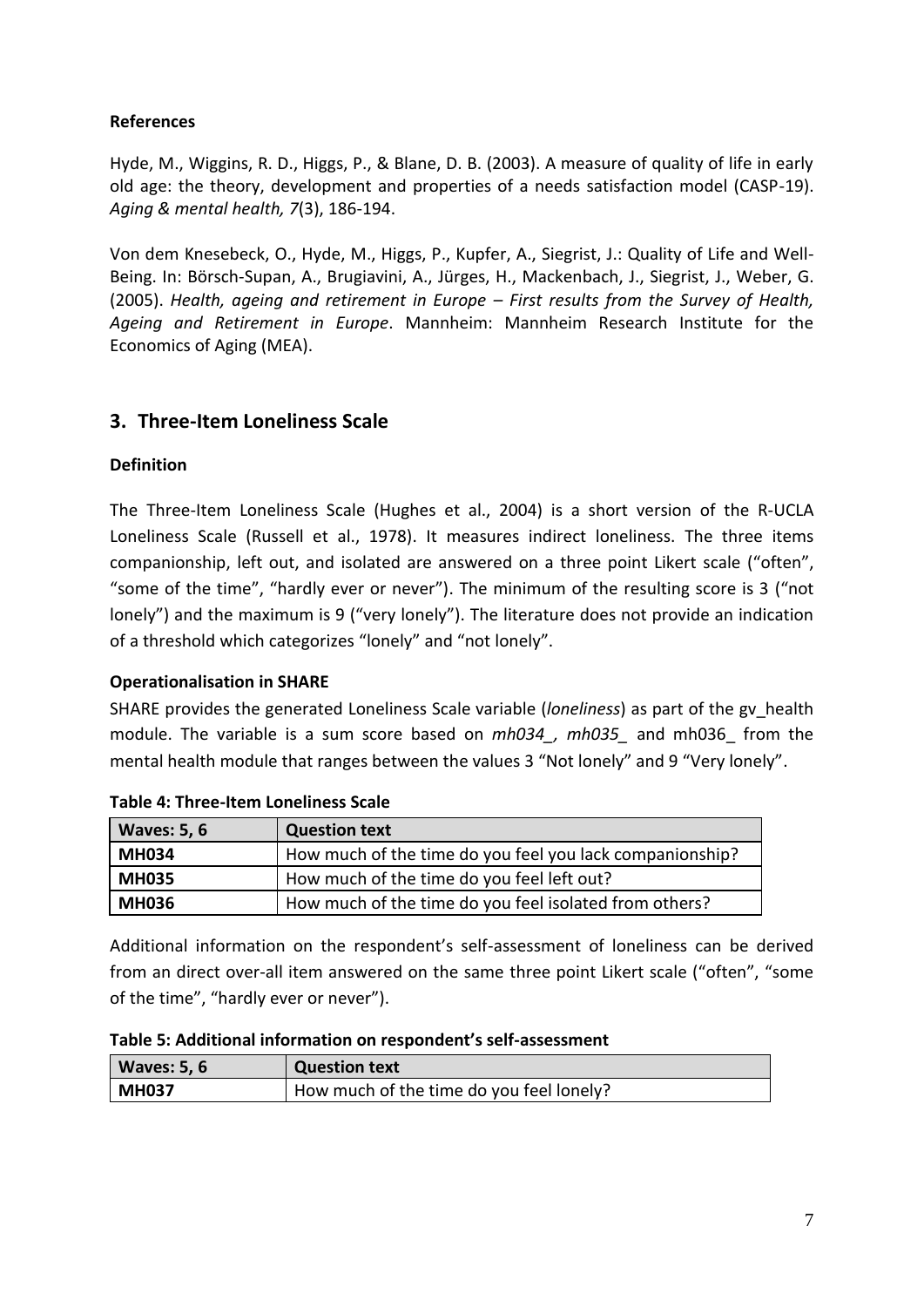Russell, D., Peplau, L. A. & Ferguson M. L. (2010) Developing a measure of loneliness. *Journal of Personality Assessment*, *42*(3), 290-294.

Russel, D., Peplau, L. A. & Cutrona, C. E. (1980). The revised UCLA Loneliness Scale: concurrent and discriminant validity evidence. *Journal of Personality and Social Psychology*, *39*(3), 472-480.

Russell, D. W. (1996). UCLA Loneliness Scale (Version 3): Reliability, validity, and factor structure. *Journal of Personality Assessment*, *66*(1), 20-40.

Hughes, M. E., Waite, L. J., Hawkley, L. C., & Cacioppo, J. T. (2004). A short scale for measuring loneliness in large surveys results from two population-based studies. *Research on Aging*, *26*(6), 655-672.

# <span id="page-7-0"></span>**4. Multi-Item Indicator Anxiety**

#### **Definition**

The Beck Anxiety Inventory (Beck et al., 1988) is used for measuring the severity of anxiety. The measure asks about common physiological and cognitive symptoms of anxiety that the respondent has had during the past week. The 21 questions are answered on a four point Likert scale ("never", "hardly ever", "some of the time", "most of the time"). A high result score indicates high anxiety.

#### **Operationalisation in SHARE**

Anxiety is measured by five items in SHARE. SHARE includes one item about psychological (MH023), two items about physiological (MH025, MH027) and two items about cognitive symptoms (MH024, MH026).

| <b>Waves: 4, 5</b> | <b>Question text</b>               |  |  |
|--------------------|------------------------------------|--|--|
| MH023              | I had fear of the worst happening. |  |  |
| MH024              | I was nervous.                     |  |  |
| MH025              | I felt my hands trembling.         |  |  |
| MH026              | I had a fear of dying.             |  |  |
| MH027              | I felt faint.                      |  |  |

#### **Table 6: Items measuring anxiety**

#### **References**

Beck, A. T., Epstein, N., Brown, G., & Steer, R. A. (1988). An inventory for measuring clinical anxiety: psychometric properties. *Journal of Consulting and Clinical Psychology*, *56*(6), 893.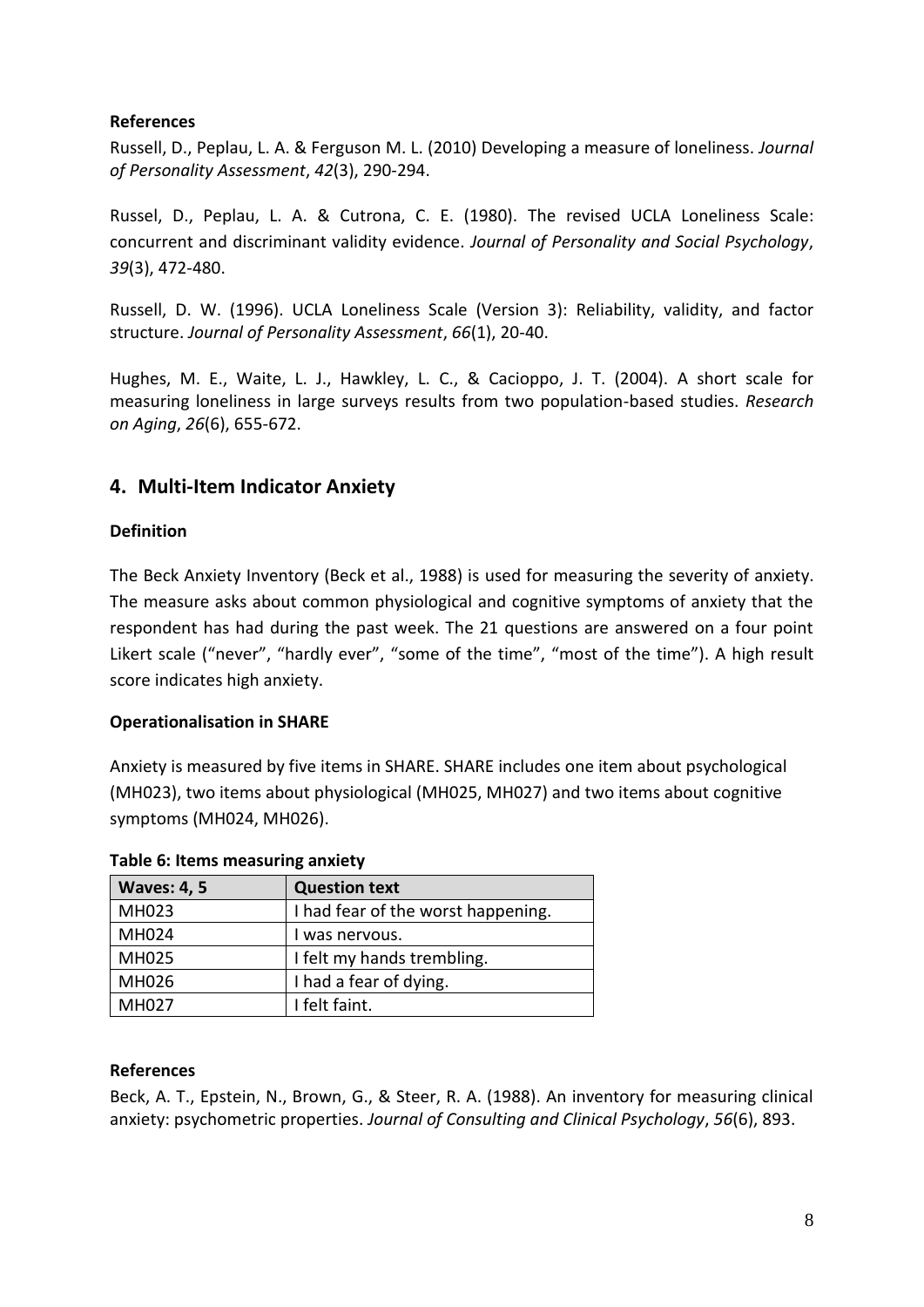# <span id="page-8-0"></span>**II. Physical health measures**

# <span id="page-8-1"></span>**1. Global Activity Limitation Index (GALI)**

### **Definition**

The Global Activity Limitation Index<sup>1</sup> (GALI) has been developed as an indicator for comparing health expectancy and disability across Europe. It is a global single-item instrument (with optional additional questions) that measures long-standing activity limitations (six months or more) referring to general health problems and activities people usually do.

#### **Operationalisation in SHARE**

SHARE provides the generated variable *gali* as part of the gv\_health module. The resulting categories are "limited" and "not limited". It is based on *ph005*\_.

| Waves: 1, 2, 4, 5, 6 | <b>Question text</b>               | <b>Response options</b> |
|----------------------|------------------------------------|-------------------------|
| <b>PH005</b>         | For the past 6 months at least, to | 1. Severely limited     |
|                      | what extent have you been limited  | 2. Limited, but not     |
|                      | because of a health problem in     | severely                |
|                      | activities people usually do?      | 3. Not limited          |

#### **Table 7: Measure for GALI in SHARE**

#### **References**

1

Robine, J. M., & Jagger, C. (2003). Creating a coherent set of indicators to monitor health across Europe. *The European Journal of Public Health*, *13*(1), 6-14.

Van Oyen, H., Van der Heyden, J., Perenboom, R., & Jagger, C. (2006). Monitoring population disability: evaluation of a new Global Activity Limitation Indicator (GALI). *Sozial-und Präventivmedizin*, *51*(3), 153-161.

<sup>&</sup>lt;sup>1</sup> Sometimes also referred to as "General Activity Limitation Index"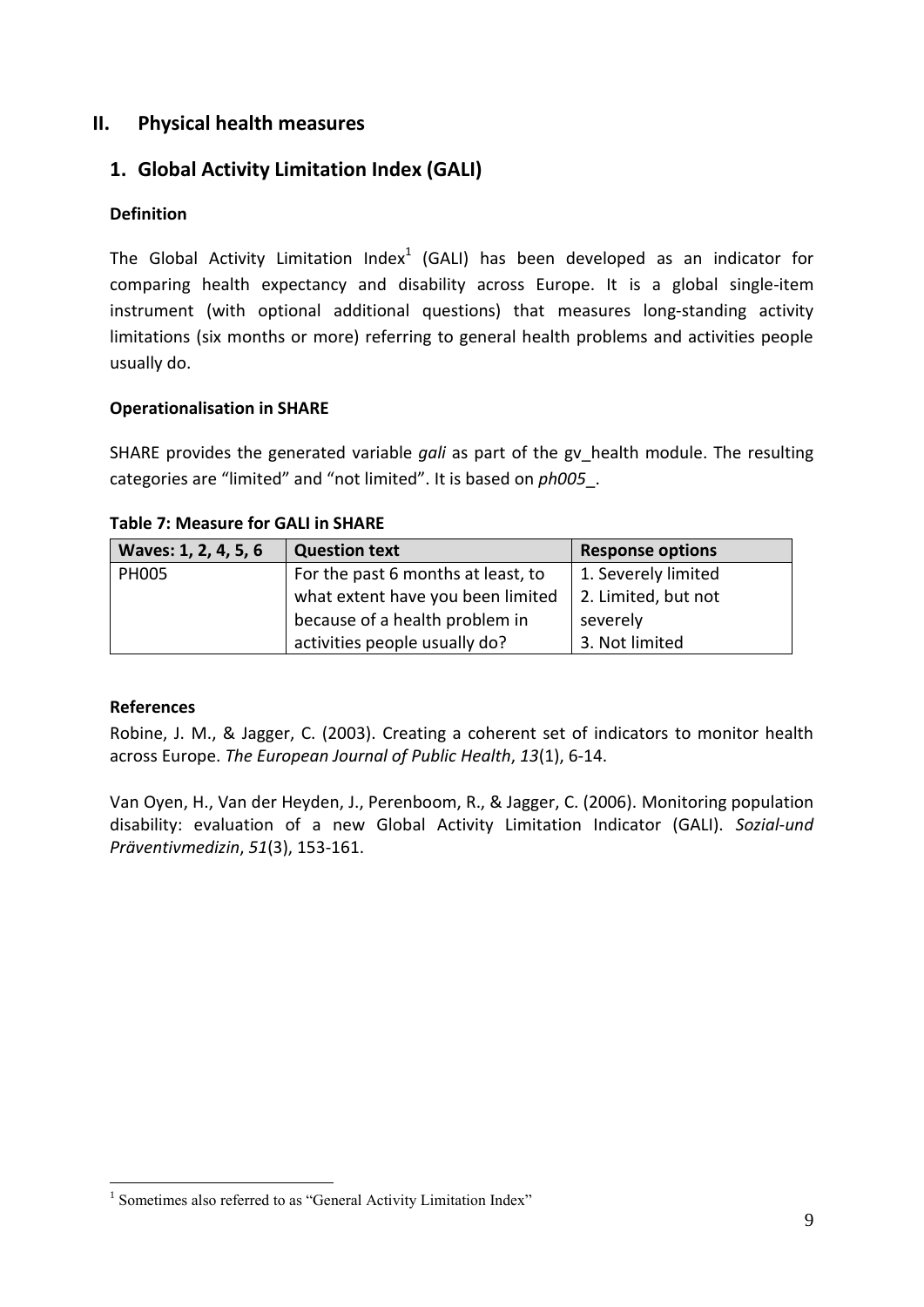# <span id="page-9-0"></span>**2. Activities of Daily Living (ADL)**

#### **Definition**

The ADL index (Katz et al., 1963) describes the number of limitations with activities of daily living. It refers to people's everyday self-care activities such as dressing, walking, grooming, eating, transferring bed, and toileting, which are fundamental for maintaining independence.

#### **Operationalisation in SHARE**

The modified version used in SHARE includes six activities (Nicholas et al., 2003). Thus, the result score ranges from 0 to 6. The higher the index is, the more difficulties with these activities and the lower the mobility of the respondent.

SHARE provides ADL as a generated variable and also ADL2 which reclassifies ADL in two categories: 0 "no ADL limitations" and 1 "1+ ADL limitations" (see gv\_health module).

| Waves: 1, 2, 4, 5, 6 | <b>Question text</b>              | <b>Response options</b>        |
|----------------------|-----------------------------------|--------------------------------|
| Part of PH049        | Please look at card               | 1. Dressing, including putting |
|                      | ^SHOWCARD ID. Please tell me      | on shoes and socks             |
|                      | if you have any difficulty with   | 2. Walking across a room       |
|                      | these because of a physical,      | 3. Bathing or showering        |
|                      | mental, emotional or memory       | 4. Eating, such as cutting up  |
|                      | problem. Exclude any difficulties | your food                      |
|                      | you expect to last less than      | 5. Getting in or out of bed    |
|                      | three months.                     | 6. Using the toilet, including |
|                      |                                   | getting up or down             |
|                      |                                   | 96. None of these              |

#### **Table 8: Measure of ADL in SHARE**

#### **References**

Katz, S., Ford, A. B., Moskowitz, R. W., Jackson, B. A., & Jaffe, M. W. (1963). Studies of illness in the aged: the index of ADL: a standardized measure of biological and psychosocial function. *Jama*, *185*(12), 914-919.

Nicholas, S., Huppert, F., McWilliams, B., & Melzer, D. (2003). Health, Wealth and Lifestyles of the Older Population in England: the 2002 English Longitudinal Study of Ageing.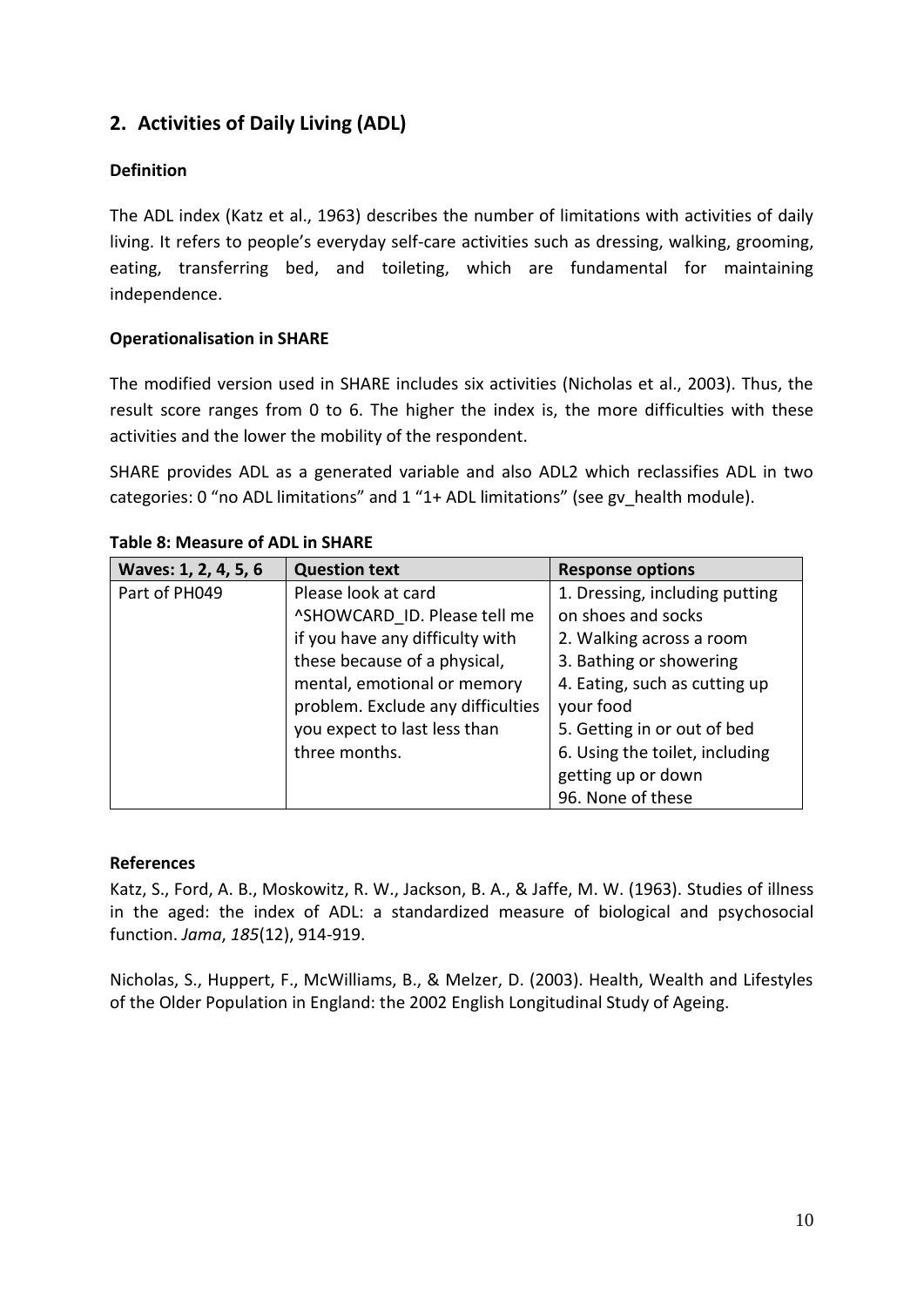# <span id="page-10-0"></span>**3. Instrumental Activities of Daily Living (IADL)**

#### **Definition**

The IADL index (Lawton & Brody, 1969) describes the number of limitations with instrumental activities of everyday life.

#### **Operationalisation in SHARE**

The modified version used in SHARE includes seven activities (Nicholas et al., 2003). Thus, the score ranges from 0 to 7. The higher the index is, the more difficulties with these activities and the lower the mobility of the respondent. SHARE provides *iadl* and *iadl* 2 as generated variables in the gv\_health module. The latter reclassifies *iadl* in two categories: 0 "no IADL limitations" and 1 "1+ IADL limitations".

| Waves: 1, | <b>Question text</b>     | <b>Response options</b>                   |
|-----------|--------------------------|-------------------------------------------|
| 2, 4, 5   |                          |                                           |
| Part of   | Please look at card      | 7. Using a map to figure out how to get   |
| PH049     | ^SHOWCARD_ID. Please     | around in a strange place                 |
|           | tell me if you have any  | 8. Preparing a hot meal                   |
|           | difficulty with these    | 9. Shopping for groceries                 |
|           | because of a physical,   | 10. Making telephone calls                |
|           | mental, emotional or     | 11. Taking medications                    |
|           | memory problem.          | 12. Doing work around the house or garden |
|           | Exclude any difficulties | 13. Managing money, such as paying bills  |
|           | you expect to last less  | and keeping track of expenses             |
|           | than three months.       | 96. None of these                         |
| Wave: 6   | <b>Question text</b>     | <b>Response options</b>                   |
| Part of   | Please look at card      | 7. Using a map to figure out how to get   |
| PH049     | ^SHOWCARD ID. Please     | around in a strange place                 |
|           | tell me if you have any  | 8. Preparing a hot meal                   |
|           | difficulty with these    | 9. Shopping for groceries                 |
|           | because of a physical,   | 10. Making telephone calls                |
|           | mental, emotional or     | 11. Taking medications                    |
|           | memory problem.          | 12. Doing work around the house or garden |
|           | Exclude any difficulties | 13. Managing money, such as paying bills  |
|           | you expect to last less  | and keeping track of expenses             |
|           | than three months.       | 14. Leaving the house independently and   |
|           |                          | accessing transportation services         |
|           |                          | 15. Doing personal laundry                |
|           |                          | 96. None of these                         |

#### **Table 9: Measure of IADL in SHARE**

#### **References**

Lawton, M.P., & Brody, E.M. (1969). Assessment of older people: Self-maintaining and instrumental activities of daily living. *The Gerontologist*, 9(3), 179-186.

Nicholas, S., Huppert, F., McWilliams, B., & Melzer, D. (2003). Health, Wealth and Lifestyles of the Older Population in England: the 2002 English Longitudinal Study of Ageing.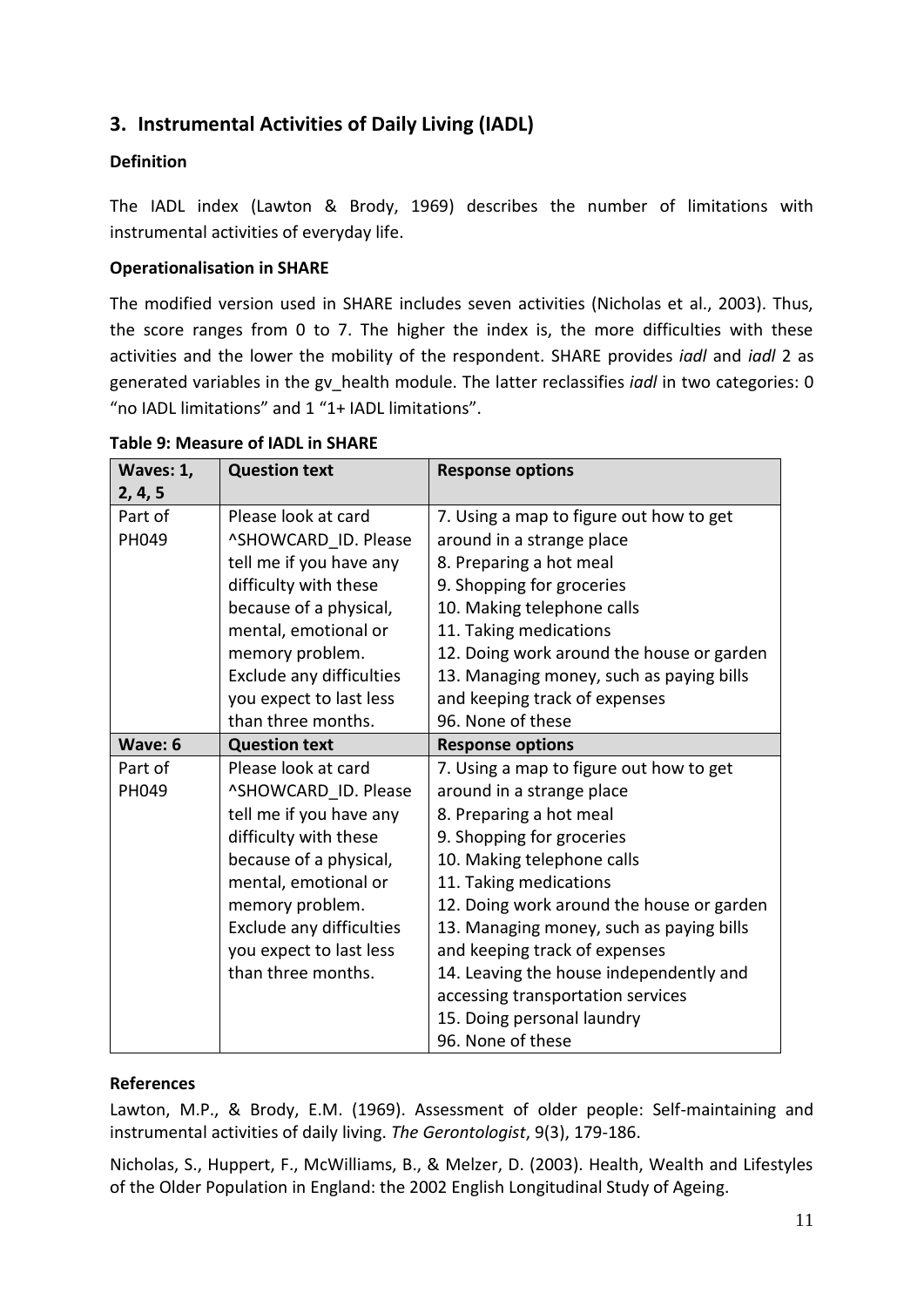# <span id="page-11-0"></span>**4. Self-perceived Health – US Version (SPHUS) and EU Version (SPHEU)**

### **Definition**

*sphus* and *spheu* measure self-perceived health with a single item. Respondents rate their present general health on a five point Likert scale. The difference between the European and the US version is the range of response options. The answer categories in the European version (*spheu*) range between "very good" and "very poor". The answer categories in the US version (*sphus*), which are based on the SF-36 questionnaire (Ware and Gandek 1998), range between "excellent" and "poor".

#### **Operationalisation in SHARE**

In Wave 1, SHARE contains both versions. Respondents answered the respective question either at the beginning or at the end of the PH module. The generated variables *sphus* and *sphus2* as well as *spheu* and *spheu2* are stored in the gv\_health module. *sphus2* and *spheu2*  are dichotomised versions with 0 indicating "good or very good health" and 1 "less than good health". From Wave 2 onwards, SHARE contains only the US version. For a comparison between the European and the US version, please see Jürges et al. (2008).

| Wave: 1 | Waves: 2, 4, 5, 6 | Wave: 3  | <b>Question text</b> | <b>Response options</b> |
|---------|-------------------|----------|----------------------|-------------------------|
| PH002   |                   |          | Would you say your   | 1. Very good            |
| PH052   |                   |          | health is            | 2. Good                 |
|         |                   |          |                      | 3. Fair                 |
|         |                   |          |                      | 4. Bad                  |
|         |                   |          |                      | 5. Very bad             |
| PH003   | <b>PH003</b>      | sl ph003 | Would you say your   | 1. Excellent            |
| PH053   |                   |          | health is            | 2. Very good            |
|         |                   |          |                      | 3. Good                 |
|         |                   |          |                      | 4. Fair                 |
|         |                   |          |                      | 5. Poor                 |

**Table 10: Measures of self-perceived health in SHARE**

# **References**

Ware, J. E., & Gandek, B. (1998). Overview of the SF-36 health survey and the international quality of life assessment (IQOLA) project. *Journal of clinical epidemiology*, 51(11), 903-912.

Jürges, H., Avendano, M. & Mackenbach, J.P. (2008). Are different measures of self-rated health comparable? An assessment in five European countries. *Eur J Epidemiol* 23: 773-781.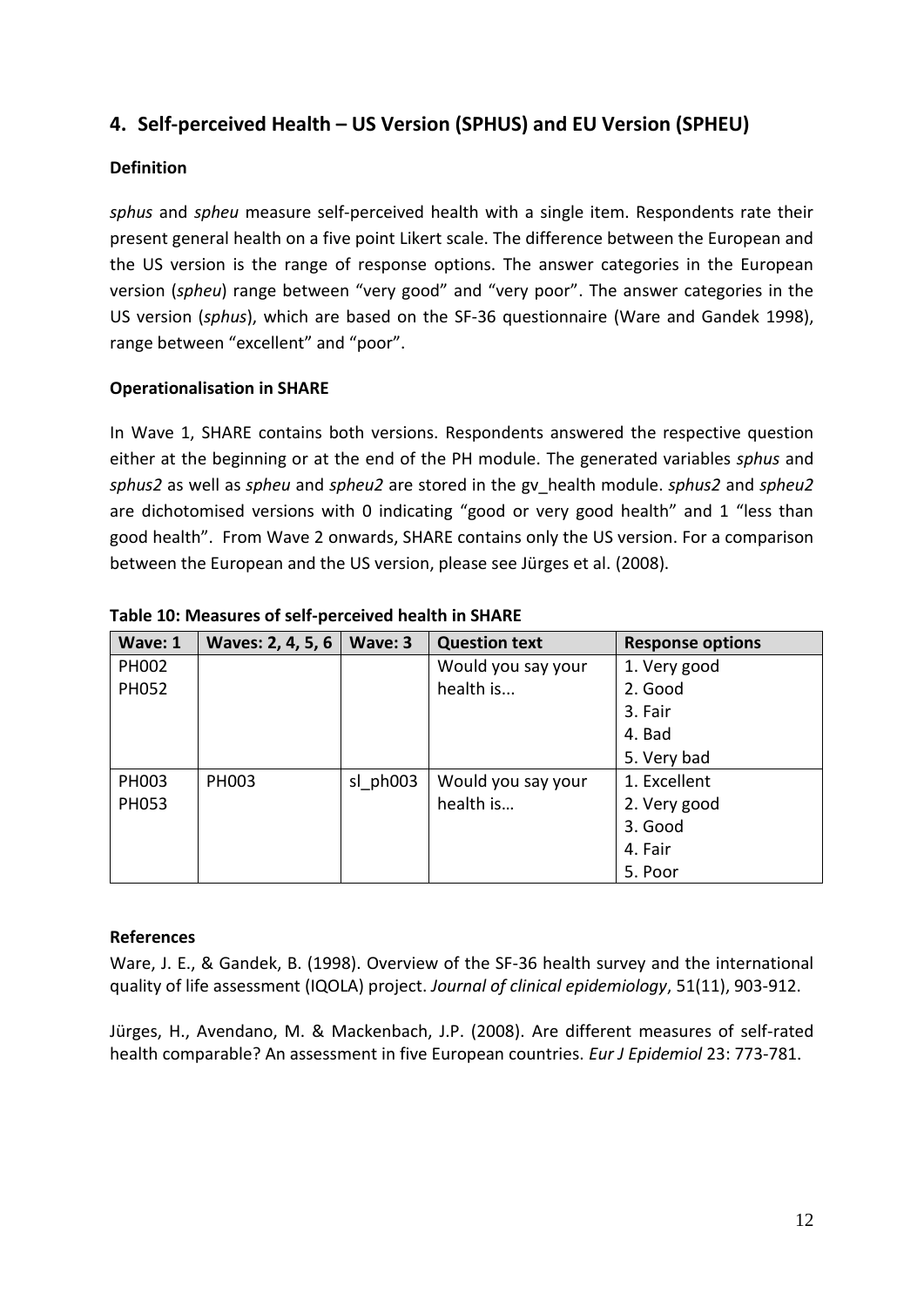# <span id="page-12-0"></span>**5. Multi-Item Indicator Pain**

#### **Definition**

The Brief Pain Inventory (Cleeland & Ryan, 1991; 1994) is a medical comprehensive instrument for pain assessment developed by the Pain Research Group of the WHO Collaborating Centre for Symptom Evaluation in Cancer Care.

#### **Operationalisation in SHARE**

In SHARE, pain perception is measured by four items that are partially based on the Brief Pain Inventory.

| Wave: 5      | Wave: 6      | <b>Question text</b>                | <b>Response options</b> |
|--------------|--------------|-------------------------------------|-------------------------|
| PH084        | PH084        | Are you troubled with pain?         | 1. Yes                  |
|              |              |                                     | 5. No                   |
| PH085        | <b>PH085</b> | How bad is the pain most of the     | 1. Mild                 |
|              |              | time? Is it                         | 3. Moderate             |
|              |              |                                     | 5. Severe               |
| PH087        | PH087        | Look at card ^SHOWCARD ID. In       | 1. Back                 |
|              |              | which parts of the body do you feel | 2. Hips                 |
|              |              | pain? [Code all that apply]         | 3. Knees                |
|              |              |                                     | 4. Other joints         |
|              |              |                                     | 5. Mouth/Teeth          |
|              |              |                                     | 6. Other parts of the   |
|              |              |                                     | body, but not joints    |
|              |              |                                     | 7. All over             |
| <b>PH088</b> |              | You have just told me that you are  | 1. Yes                  |
|              |              | bothered by pain in your back,      | 5. No                   |
|              |              | knees, hips or another joint. Have  |                         |
|              |              | you been bothered for the past six  |                         |
|              |              | months at least by any of these     |                         |
|              |              | joint pains?                        |                         |

#### **Table 11: Measures of pain perception in SHARE**

#### **References**

Cleeland, C. S., & Ryan, K. M. (1991). The brief pain inventory. *Pain Research Group*, *Department of Neurology, University of Wisconsin-Madison.*

Cleeland, C. S., & Ryan, K. M. (1994). Pain assessment: global use of the Brief Pain Inventory. *Annals of the Academy of Medicine, Singapore*, *23*(2), 129-138.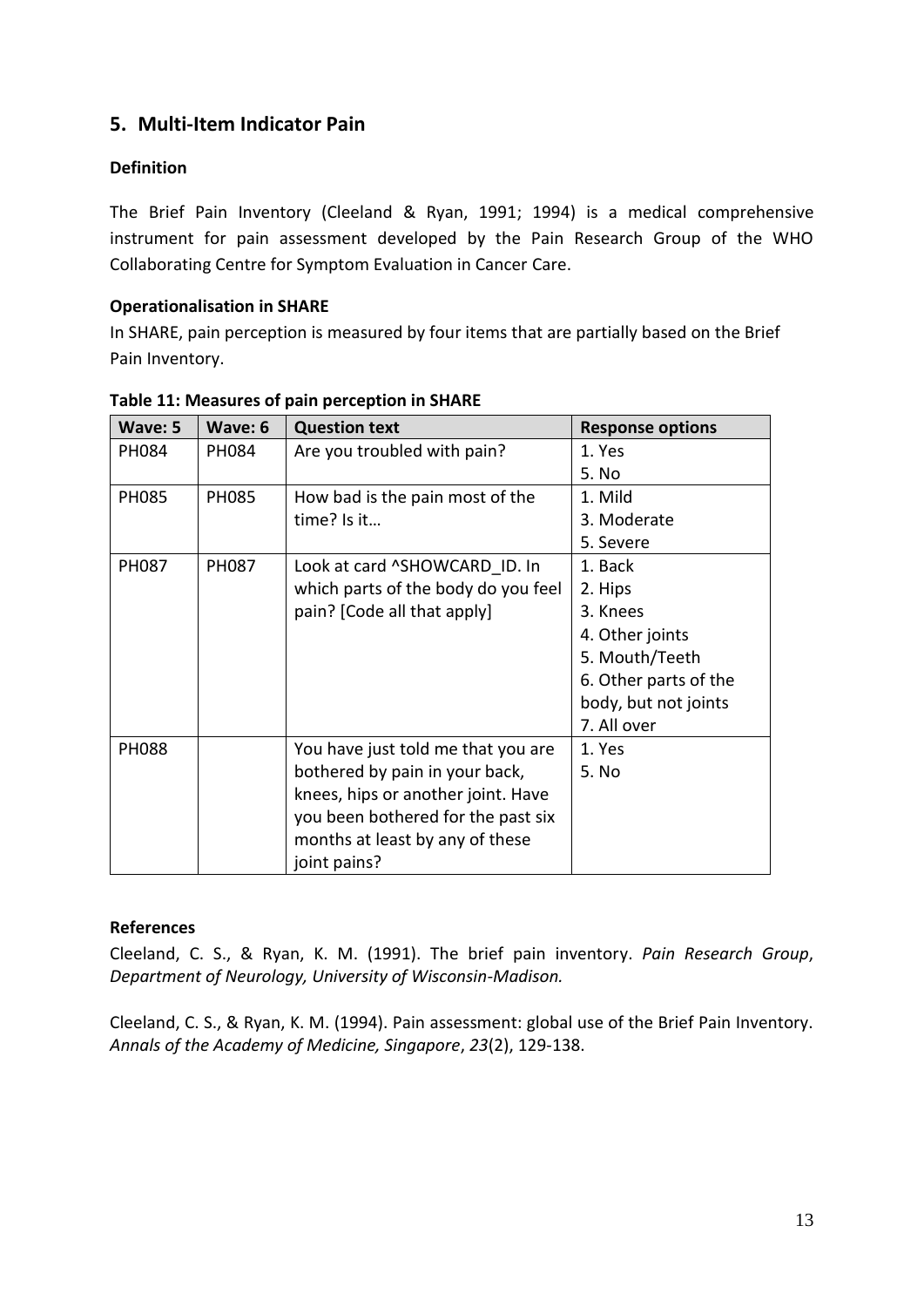# <span id="page-13-0"></span>**6. Body Mass Index (BMI)**

# **Definition**

The Body Mass Index (Quetelet, 1832) is a measure for evaluating body weight in relation to body height. It is defined as the mass divided by the square of the height, universally expressed in units of kg/m².

### **Operationalisation in SHARE**

SHARE provides the generated variables *bmi* and *bmi2* (BMI categorised) in the gv\_health module. The values of are derived from the variables *ph012*\_ (weight) and *ph013*\_ (height), and is based on the following formula: BMI =  $(ph012 / (ph013)^2)$ <sup>\*</sup> 10000.

The *bmi2* variable classifies the variable BMI into the standard categories determined by the World Health Organization (WHO, 1995) "underweight" (< 18.5), "normal" (18.5-24.9), "overweight" (25-29.9) and "obese"  $($  > 30).

| Waves: 1, 2, 4, 5, 6 | <b>Question text</b>                    | <b>Response options</b> |
|----------------------|-----------------------------------------|-------------------------|
| <b>PH012</b>         | Approximately how much do<br>you weigh? | Weight in kilos         |
| PH013                | How tall are you?                       | Length in centimetres   |

#### **Table 12: Relevant variables for BMI**

#### **References**

Quetelet, A. (1832). Recherches sur le poids de l'homme aux différents âges. *Nouveaux Memoires de l'Academie Royale des Sciences et Belles-Lettres de Bruxelles*, 1-83.

WHO [\(1995\). Physical status: the use and interpretation of anthropometry. Report of a WHO](http://whqlibdoc.who.int/trs/WHO_TRS_854.pdf)  Expert Committee*[. WHO Technical Report Series 854.](http://whqlibdoc.who.int/trs/WHO_TRS_854.pdf)* Geneva: World Health Organization.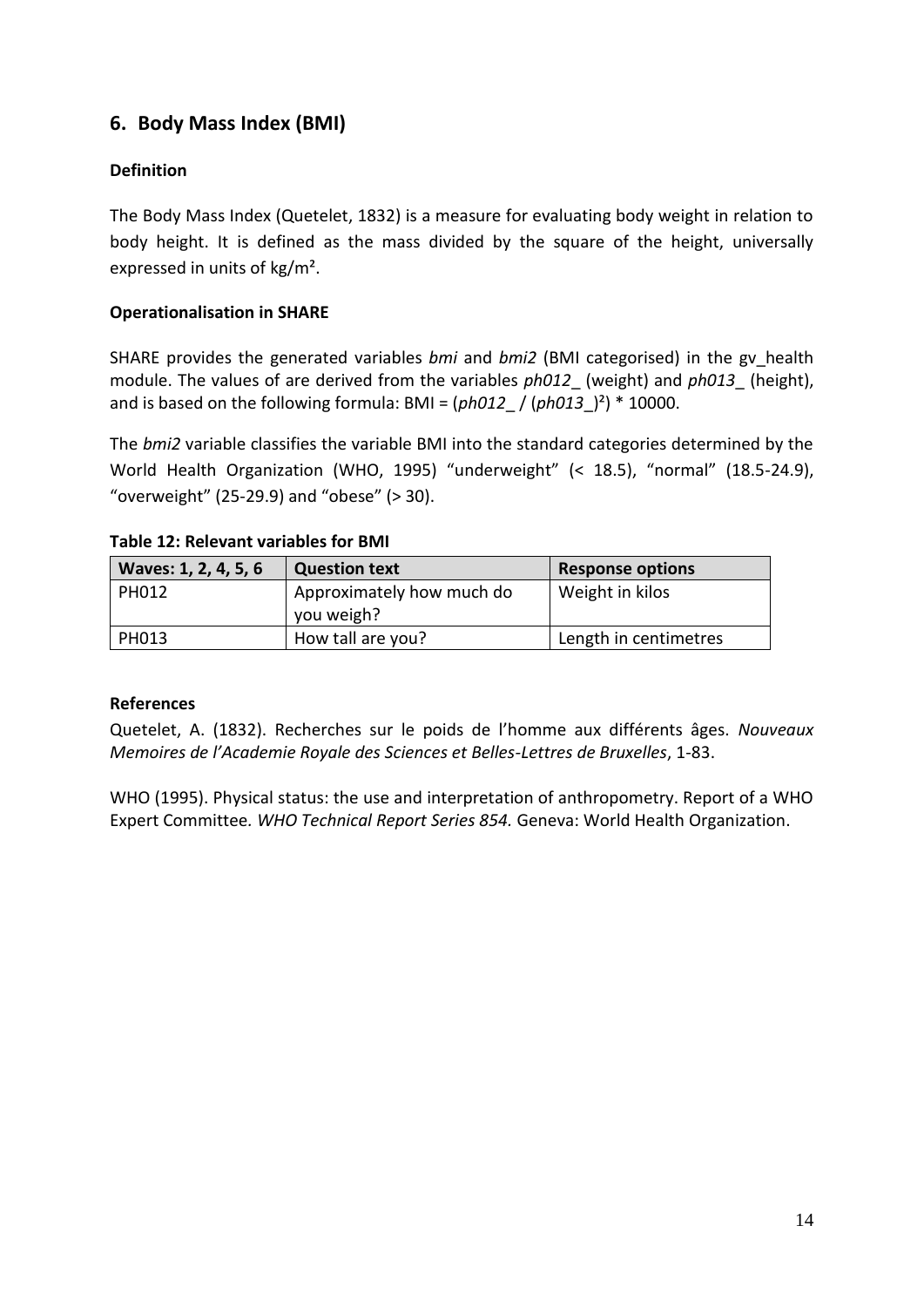# <span id="page-14-0"></span>**7. Grip Strength (GS)**

# **Definition**

Grip strength predicts disability, morbidity, frailty and mortality (Andersen-Ranberg et al., 2009). It is used as an indicator for overall health and usually declines with age. Grip strength differs by gender, height and weight. Within SHARE, grip strength is measured by using a handheld dynamometer on each hand (Smedley, S Dynamometer, TTM, Tokyo, 100 kg). Two measurements are taken on each hand, alternating between the hands.

#### **Operationalisation in SHARE**

SHARE measures the grip strength twice for each hand. The *maxgrip* variable as generated variable is part of the gv\_health module. It contains the maximum value of the grip strength measurements of both hands. The variable is only generated for respondents with two valid measures for each hand and if the two measures for one hand do not differ more than 20 kg.

| Waves: 1, 2, 3, 4, 5, 6 | <b>Question text</b>           | <b>Response options</b>  |
|-------------------------|--------------------------------|--------------------------|
| GS006                   | Left hand, first measurement.  | Between 0 and 100, in kg |
| GS007                   | Left hand, second              | Between 0 and 100, in kg |
|                         | measurement.                   |                          |
| GS008                   | Right hand, first measurement. | Between 0 and 100, in kg |
| GS009                   | Right hand, second             | Between 0 and 100, in kg |
|                         | measurement.                   |                          |

#### **Table 13: Measuring grip strength in SHARE**

#### **References**

See Andersen-Ranberg, K., Petersen, I., Frederiksen, H., Mackenbach, J. P., & Christensen, K. (2009). Cross-national differences in grip strength among 50+ year-old Europeans: results from the SHARE study. *European Journal of Ageing*, *6*(3), 227-236.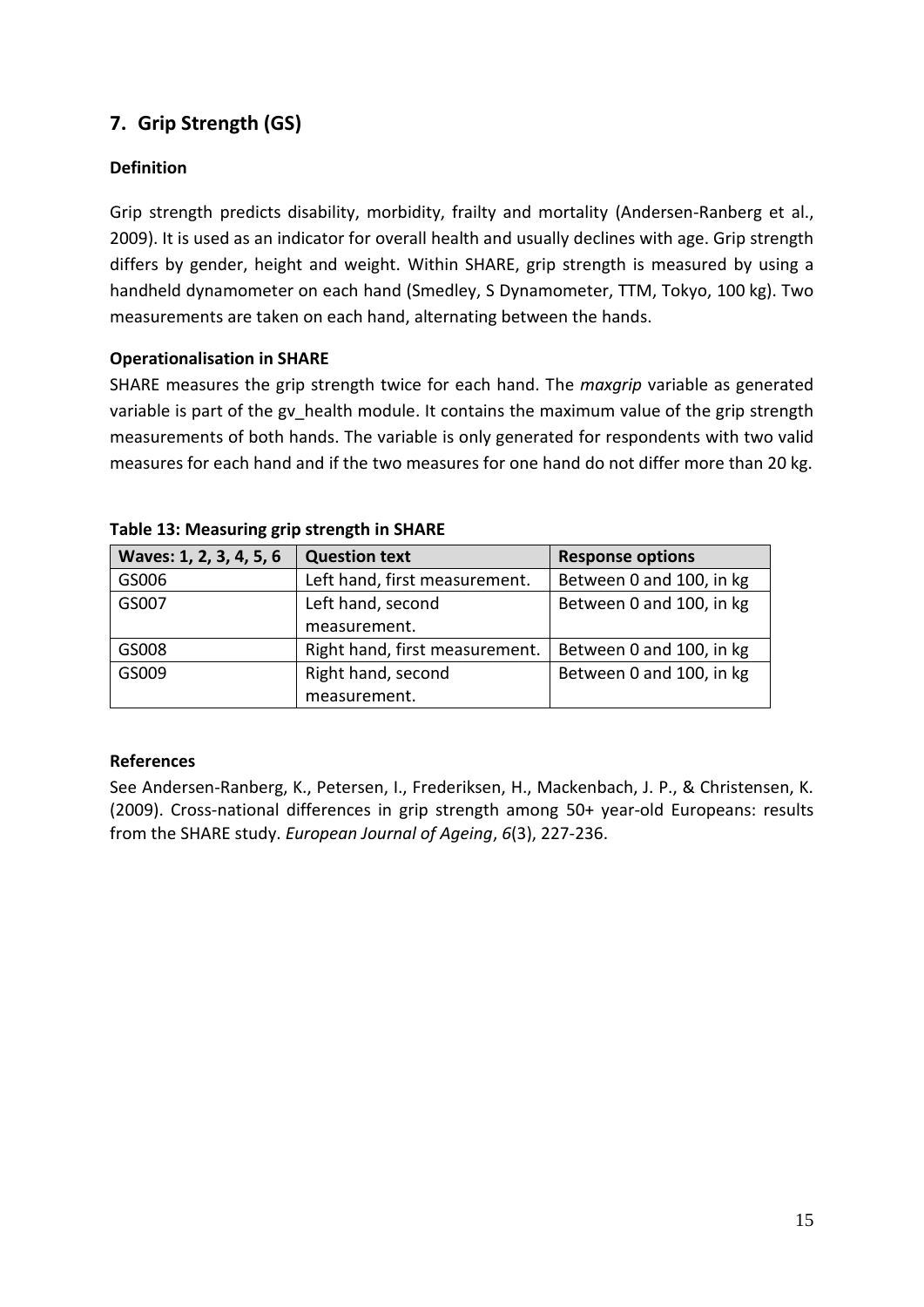# <span id="page-15-0"></span>**8. Walking Speed**

### **Definition**

Walking speed and steadiness predicts disability and mortality (Zaninotto et al., 2013). It is used as an indicator for overall health and usually declines with age.

#### **Operationalisation in SHARE**

In SHARE Waves 1 and 2, walking speed was assessed by measuring the time (in seconds) it takes for a respondent to walk a distance of two and a half meters. Respondents who need more than 0.54 seconds and less than 30 seconds are included. Walking speed is measured twice per respondent and only among respondents aged 75 years or older.

SHARE provides *wspeed* and *wspeed2* as generated variables in the gv\_health module. *wspeed* contains the average speed of the two tests. *wspeed2* reclassifies *wspeed* in two categories: 0 "walking speed > 0.4 meters/second" and 1 "walking speed  $\leq$  0.4 meters/second".

| <b>Waves: 1, 2</b> | <b>Question text</b>   | <b>Response options</b>                                 |
|--------------------|------------------------|---------------------------------------------------------|
| WS010              | Result of first trial  | 1. Completed successfully                               |
|                    |                        | 2. Attempted but unable to complete                     |
|                    |                        | 3. Stopped by the interviewer because of safety         |
|                    |                        | reasons                                                 |
|                    |                        | 4. Not attempted, respondent felt it would be<br>unsafe |
|                    |                        | 5. Participant unable to understand instructions        |
|                    |                        | 6. Respondent refused                                   |
| WS011              | Time of the first      | Time recorded in seconds in two decimal places          |
|                    | walking speed test     |                                                         |
|                    |                        |                                                         |
| WS012              | Result of second trail | 1. Completed successfully                               |
|                    |                        | 2. Attempted but unable to complete                     |
|                    |                        | 3. Stopped by the interviewer because of safety         |
|                    |                        | reasons                                                 |
|                    |                        | 4. Not attempted, respondent felt it would be           |
|                    |                        | unsafe                                                  |
|                    |                        | 5. Participant unable to understand instructions        |
|                    |                        | 6. Respondent refused                                   |
| WS013              | Time of second         | Time recorded in seconds in two decimal places          |
|                    | walking speed test     |                                                         |

| Table 14: Measures of walking speed in SHARE |  |  |  |
|----------------------------------------------|--|--|--|
|----------------------------------------------|--|--|--|

# **References**

See Zaninotto, P., Sacker, A., & Head, J. (2013). Relationship between wealth and age trajectories of walking speed among older adults: evidence from the English Longitudinal Study of Ageing. *The Journals of Gerontology Series A: Biological Sciences and Medical Sciences (68),* 1525*-*1531.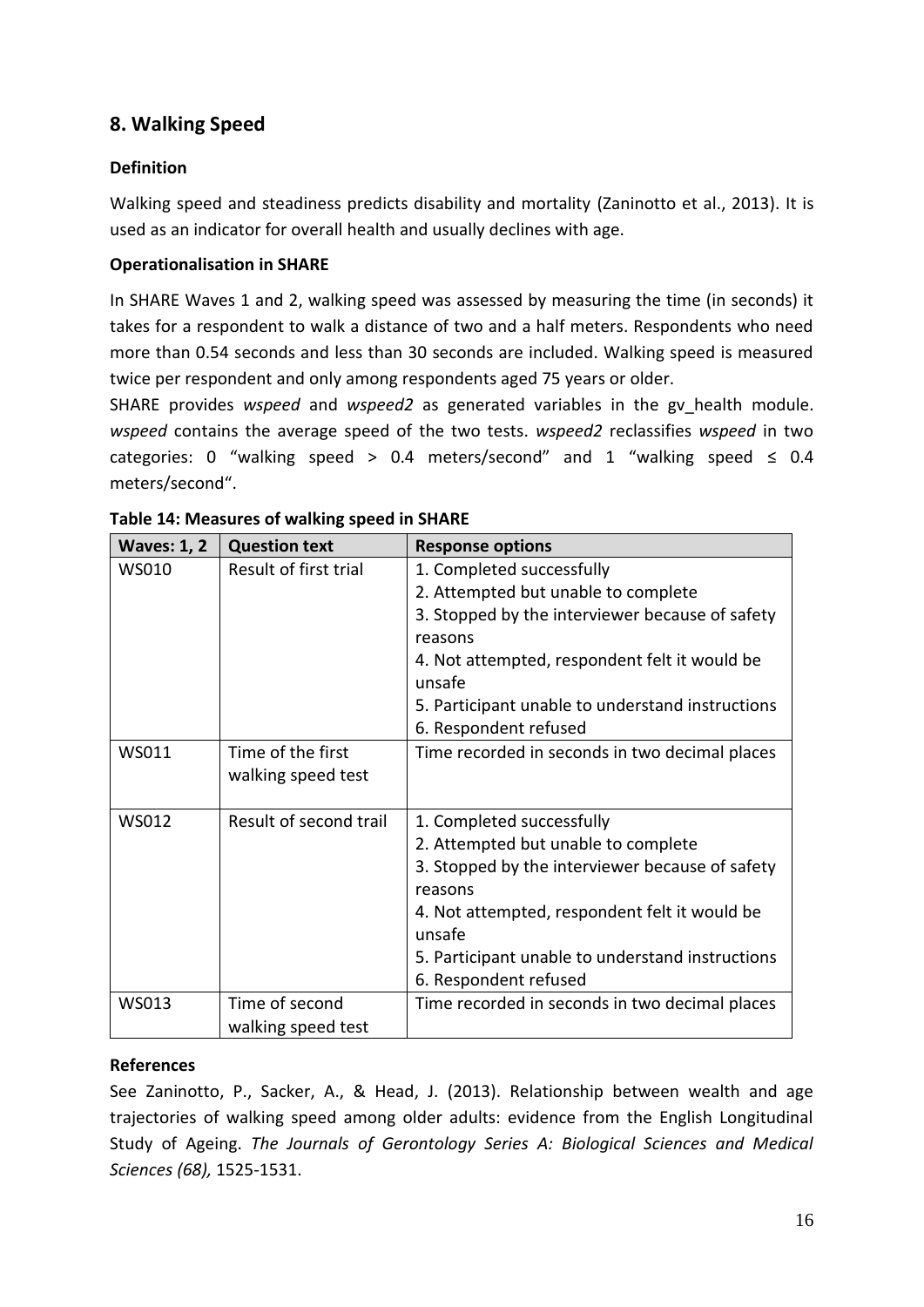# <span id="page-16-0"></span>**9. Peak Flow**

#### **Definition**

The peak expiratory flow test or "breathing test" measures the respondent's maximal expiratory air flow in litres per minute (Ayres & Turpin, 2013). The respondent's ability to breath out air is measured by a Mini-Wright peak flow meter (Wright, 1978), a small, handheld device with a disposable mouthpiece placed on it. The respondents take a breath as deep as possible, place the mouthpiece of the peak flow meter in their mouth and blow out as hard and as fast as possible.

#### **Operationalisation in SHARE**

In SHARE, two measurements of the respondent's airflow are taken. The higher the value shown on the peak flow meter scale the less constricted are the respondent's airways. Please note that value 993 indicates that the respondent tried but was unable to execute the test and value 999 that the respondent chose not to participate (see table 15).

| Waves: 2, 4, 6 | <b>Question text</b>     | <b>Response options</b>   |
|----------------|--------------------------|---------------------------|
| <b>PF003</b>   | Value first measurement  | $30 - if$ less than 60    |
|                |                          | $890 - if$ past last tick |
|                |                          | 993 - if respondent       |
|                |                          | tried but was unable      |
|                |                          | 999 – if respondent       |
|                |                          | chose not to do it        |
| <b>PF004</b>   | Value second measurement | $30 - if$ less than 60    |
|                |                          | $890 - if$ past last tick |
|                |                          | $993 - if$ respondent     |
|                |                          | tried but was unable      |
|                |                          | 999 – if respondent       |
|                |                          | chose not to do it        |

|  | Table 15: Measuring expiratory lung capacity |  |  |  |
|--|----------------------------------------------|--|--|--|
|--|----------------------------------------------|--|--|--|

#### **References**

Ayres, J. G., & Turpin, P. J. (2013). *Peak flow measurement: an illustrated guide*. Springer.

Wright, B. M. (1978). A miniature Wright peak-flow meter. *British Medical Journal*, *2*(6152), 1627-1628.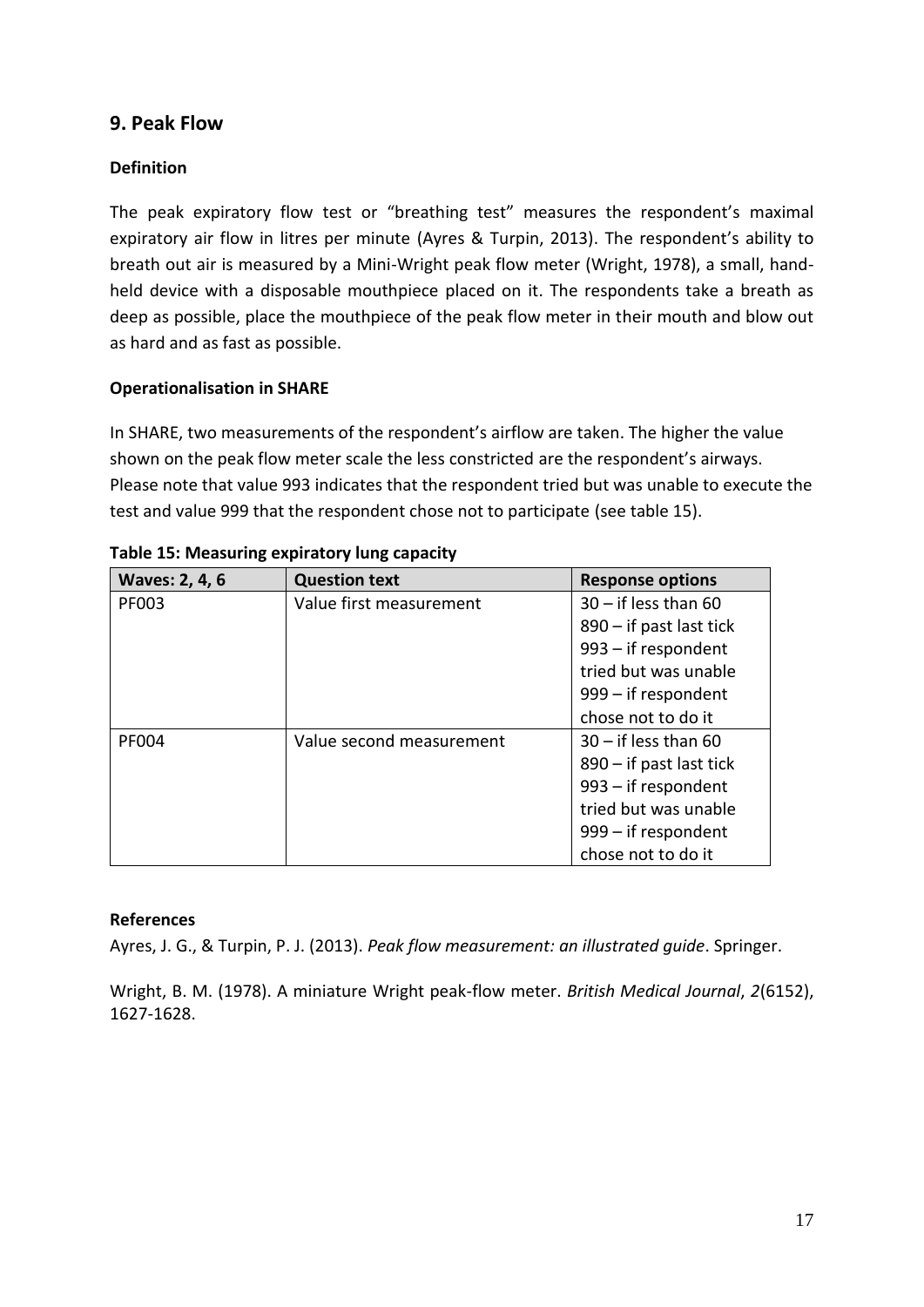# <span id="page-17-0"></span>**8. Chair Stand Test**

#### **Definition**

The chair stand test or "chair-rising test" measures strength and endurance in the lower body as well as speed and coordination. The performance in this test predicts mobility (Nevitt et al., 1989).

#### **Operationalisation in SHARE**

In SHARE, the chair stand test is measured one time per respondent. The respondents fold their arms across their chest and stand up from a sitting position on a chair and sit down again for five times. The time (in seconds) the respondents need to stand up for five times without using their hands, is measured by a stop watch. Please note that in wave 2 the chair stand test was only conducted for respondents aged 75 and below. In wave 5 all respondents – irrespective of age – were asked to perform the test.

| <b>Waves: 2, 5</b> | <b>Question text</b>                   | <b>Response options</b> |
|--------------------|----------------------------------------|-------------------------|
| <b>CS008</b>       | Please stand up straight as quickly as | $0-60$ – Time in        |
|                    | you can, without stopping in between.  | seconds used for        |
|                    | After standing up each time, sit down  | five stands             |
|                    | and then stand up again. Keep your     |                         |
|                    | arms folded across your chest. I'll be | $99$ – if respondent    |
|                    | timing you with a stopwatch. When I    | failed to complete      |
|                    | say "Ready, Stand" I will begin timing | five stands in one      |
|                    | you.                                   | minute                  |

**Table 16: Chair stand measure in SHARE**

#### **References**

Nevitt, M. C., Cummings, S. R., Kidd, S., & Black, D. (1989). Risk factors for recurrent nonsyncopal falls: a prospective study. *Jama*, *261*(18), 2663-2668.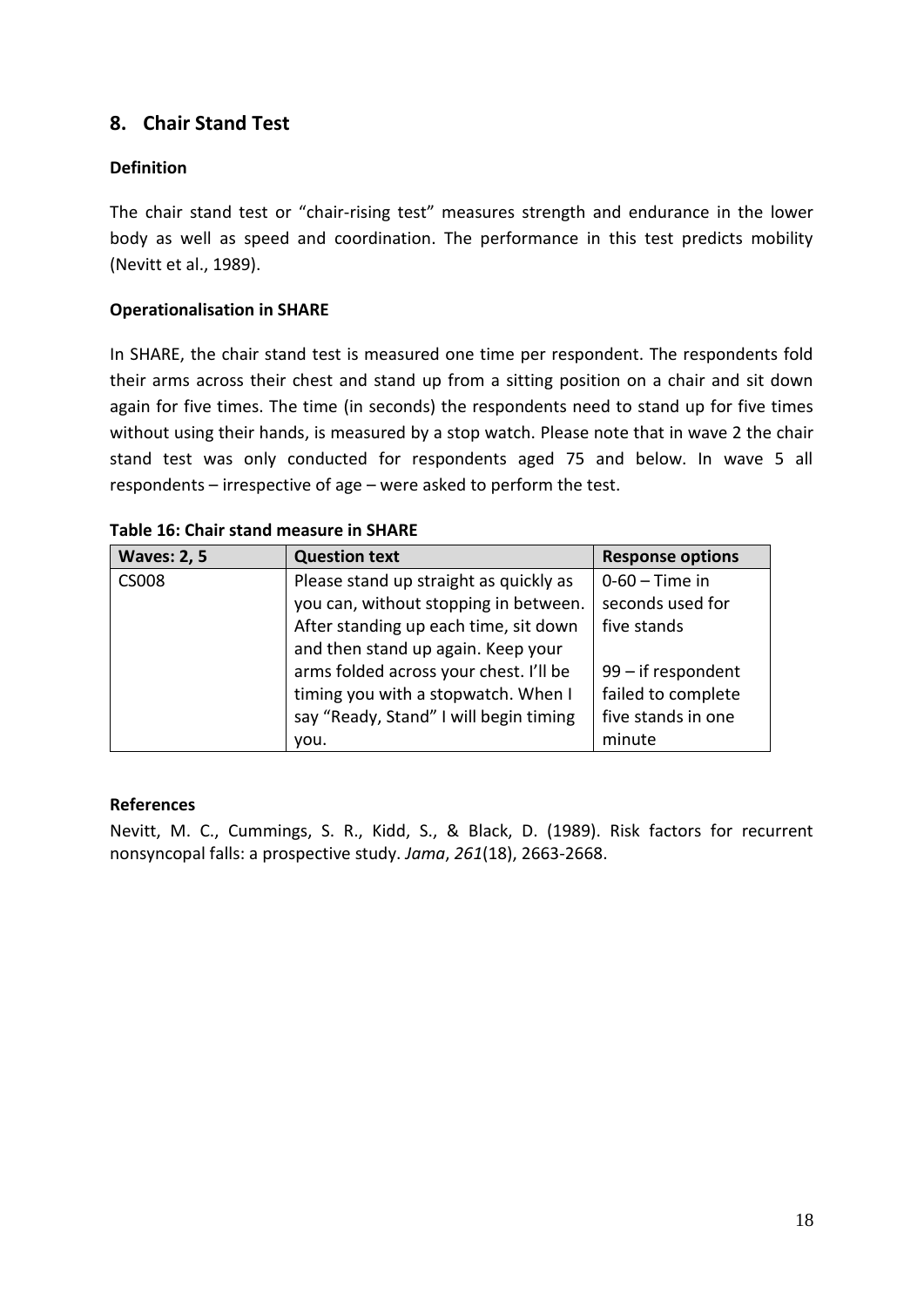# <span id="page-18-0"></span>**III. Cognitive functioning measures<sup>2</sup>**

# <span id="page-18-1"></span>**1. Temporal orientation**

### **Definition**

The Mini-Mental State Examination (MMSE) or Folstein test (Folstein et al., 1975) measures the respondents' orientation to date, month, year and day of week. It was developed in order to measure cognitive impairment in clinical and research settings.

#### **Operationalisation in SHARE**

The respondents' orientation to date is measured by four items in SHARE that are adopted from the MMSE. SHARE provides the variable *orienti* as generated variable in the gv\_health module. It is based on *cf003*\_, *cf004*\_, *cf005*\_ and *cf006*\_. The score ranges from 0 to 4: the higher the score, the better oriented the respondent is ranked.

| Waves: 1, 2, 4, 5, 6 | <b>Question text</b>                   | <b>Response options</b>  |
|----------------------|----------------------------------------|--------------------------|
| CF003                | First, I am going to ask about today's | 1. Given correctly       |
|                      | date. Which day of the month is it?    | 5. Given                 |
|                      |                                        | incorrectly/doesn't know |
| <b>CF004</b>         | Which month is it?                     | 1. Month given correctly |
|                      |                                        | 2. Month given           |
|                      |                                        | incorrectly/doesn't know |
|                      |                                        | month                    |
| CF005                | Which year is it?                      | 1. Year given correctly  |
|                      |                                        | 2. Year given            |
|                      |                                        | incorrectly/doesn't know |
|                      |                                        | year                     |
| CF006                | Can you tell me what day of the week   | 1. Day of week given     |
|                      | it is?                                 | correctly                |
|                      |                                        | 2. Day of week given     |
|                      |                                        | incorrectly/doesn't know |
|                      |                                        | day                      |

**Table 17: Measuring orientation to date, month, year and day of week**

#### **References**

Folstein, M. F., Folstein, S. E., & McHugh, P. R. (1975). "Mini-mental state": a practical method for grading the cognitive state of patients for the clinician. *Journal of Psychiatric Research*, *12*(3), 189-198.

<sup>&</sup>lt;u>.</u> <sup>2</sup> Additional information on measures of cognitive functioning in SHARE is available in:

Dewey M.E. & Prince M.J.: *Cognitive Function*. In: Börsch-Supan, A., A. Brugiavini, H. Jürges, J. Mackenbach, J. Siegrist and G. Weber. (2005)*. [Health, ageing and retirement in Europe –](http://www.share-project.org/uploads/tx_sharepublications/SHARE_FirstResultsBookWave1.pdf) First results from the Survey of [Health, Ageing and Retirement in Europe.](http://www.share-project.org/uploads/tx_sharepublications/SHARE_FirstResultsBookWave1.pdf)* Mannheim: Mannheim Research Institute for the Economics of Aging (MEA), pp. 118 - 125.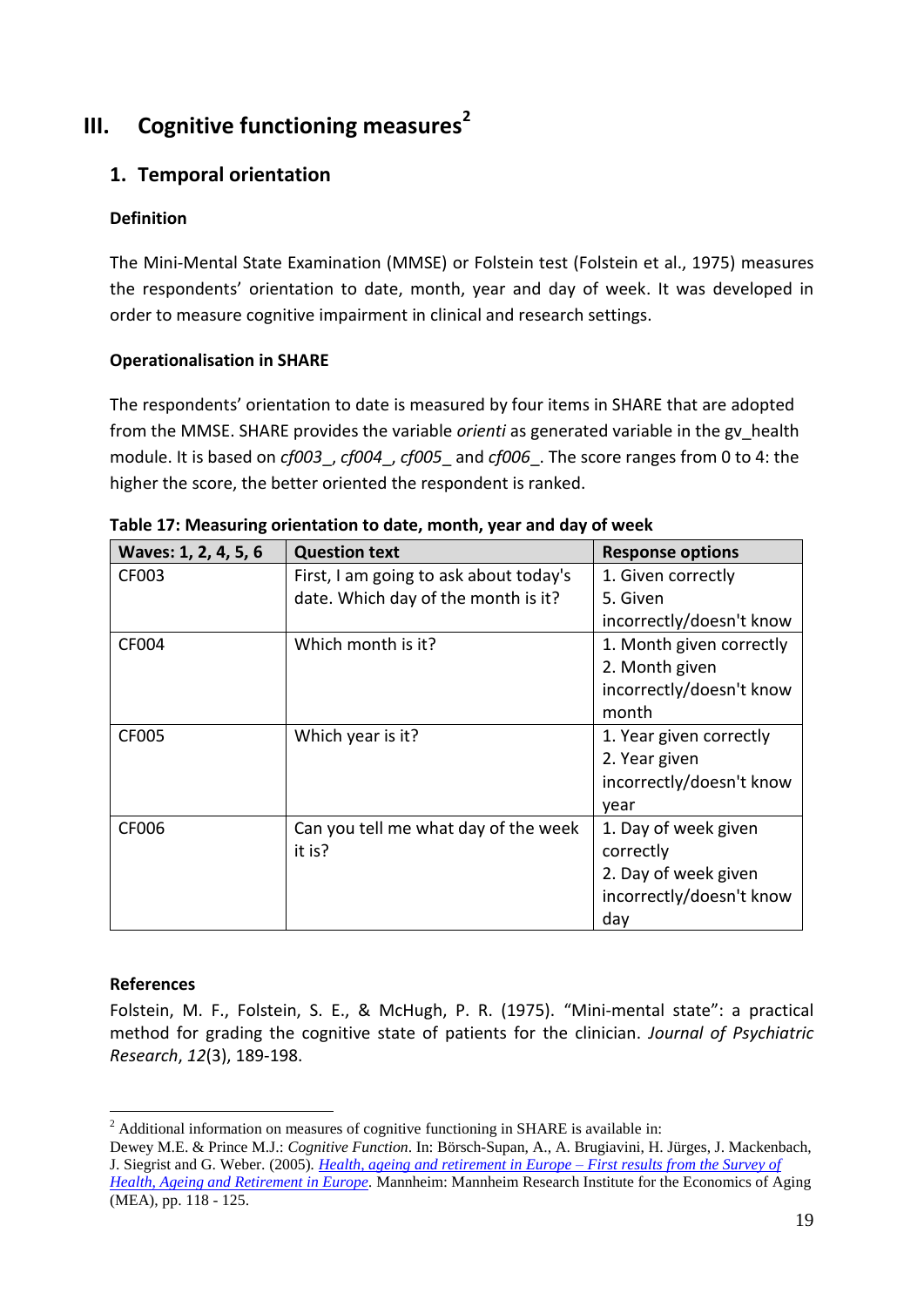# <span id="page-19-0"></span>**2. Numeracy**

#### **Definition**

Numeracy is a measure of the respondents' mathematical performance. The subtraction items used in SHARE were adopted from the Mini-Mental State Examination (MMSE) or Folstein test (Folstein et al., 1975) which examines different cognitive functions.

#### **Operationalisation in SHARE**

The respondents' mathematical performance is measured by nine items in SHARE. Five items measure subtraction calculation skills and four items measure percentage calculation skills. The result score contains the number of correct answers and ranges from 0 to 5: the higher the score, the better the respondent's mathematical performance. For Wave 1, 2, 4 and 5, SHARE provides the variable *numeracy* as generated variable in the gv health module containing a test for percentage calculation. For Wave 4 and 5, SHARE provides also the variable *numeracy2* as generated variable measuring mathematical performance via subtraction. In Wave 6, no longitudinal but only baseline respondents get the numeracy questions which leads to a higher share of missing data.

| Waves: 4, 5, 6 | <b>Question text</b>                                                              | <b>Response options</b> |
|----------------|-----------------------------------------------------------------------------------|-------------------------|
| CF108          | Now let's try some subtraction of<br>numbers. One hundred minus 7 equals<br>what? | Open answer             |
| CF109          | And 7 from that                                                                   | Open answer             |
| CF110          | And 7 from that                                                                   | Open answer             |
| CF111          | And 7 from that                                                                   | Open answer             |
| CF112          | And 7 from that                                                                   | Open answer             |

#### **Table 18: Measuring mathematical performance: subtraction**

#### **Table 19: Measuring mathematical performance: percentage**

| Waves: 1, 2, 4, 5, 6 | <b>Question text</b>                      | <b>Response options</b><br>(not allowed to be read<br>out by interviewer) |
|----------------------|-------------------------------------------|---------------------------------------------------------------------------|
| CF012                | If the chance of getting a disease is 10  | 1.100                                                                     |
|                      | per cent, how many people out of          | 2.10                                                                      |
|                      | 1,000 (one thousand) would be             | 3.90                                                                      |
|                      | expected to get the disease?              | 4.900                                                                     |
|                      |                                           | 97. Other answer                                                          |
| CF013                | In a sale, a shop is selling all items at | 1.150                                                                     |
|                      | half price. Before the sale, a sofa costs | 2.600                                                                     |
|                      | 300 [currency]. How much will it cost in  | 97. Other answer                                                          |
|                      | the sale?                                 |                                                                           |
| CF014                | A second hand car dealer is selling a car | 1.9,000                                                                   |
|                      | for 6,000 [currency]. This is two-thirds  | 2.4,000                                                                   |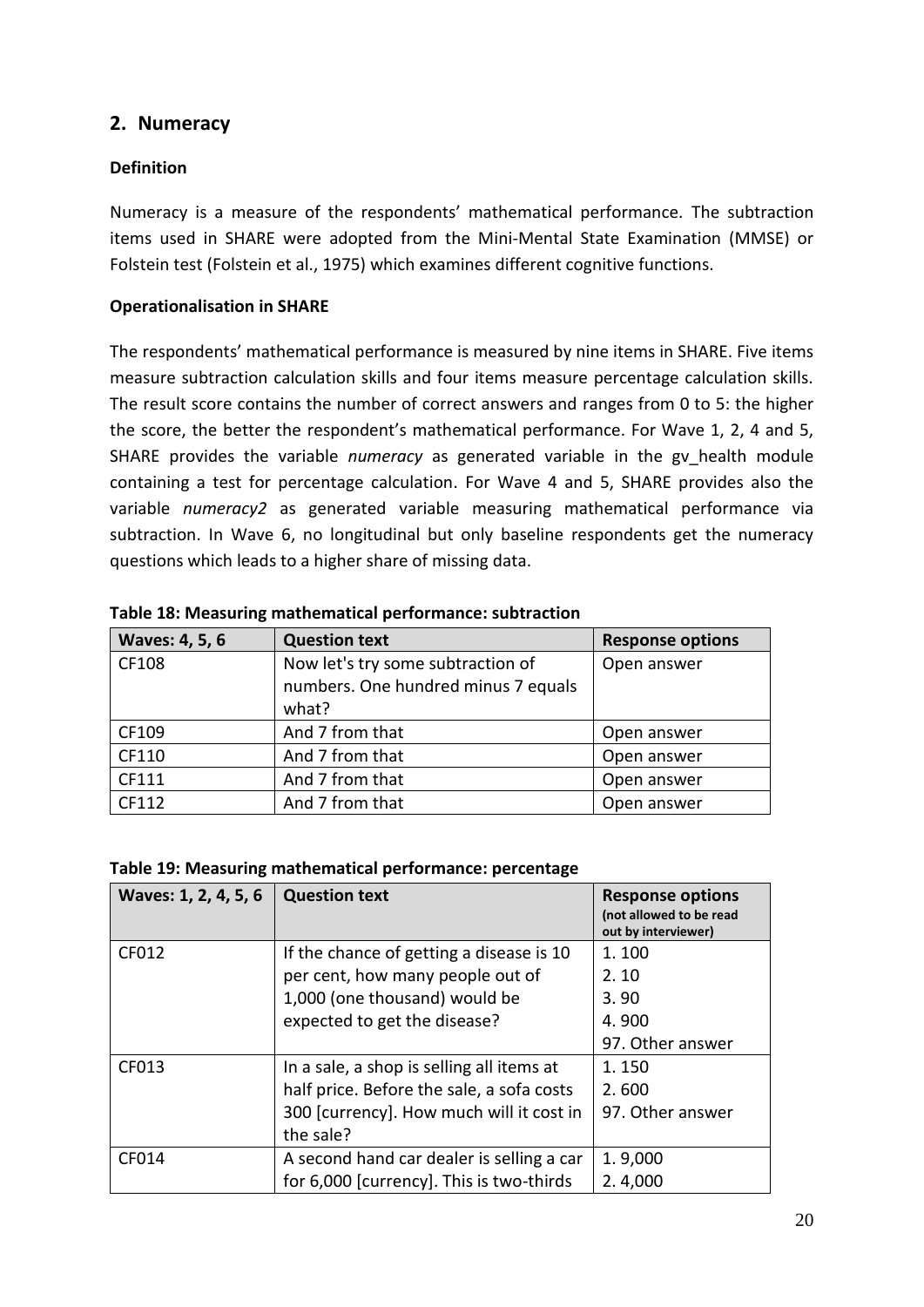|       | of what it costs new. How much did the  | 3.8,000          |
|-------|-----------------------------------------|------------------|
|       | car cost new?                           | 4.12,000         |
|       |                                         | 5.18,000         |
|       |                                         | 97. Other answer |
| CF015 | Let's say you have 2000 [currency] in a | 1.2420           |
|       | savings account. The account earns ten  | 2.2020           |
|       | per cent interest each year. How much   | 3.2040           |
|       | would you have in the account at the    | 4.2100           |
|       | end of two years?                       | 5.2200           |
|       |                                         | 6.2400           |
|       |                                         | 97. Other answer |

Folstein, M. F., Folstein, S. E., & McHugh, P. R. (1975). "Mini-mental state": a practical method for grading the cognitive state of patients for the clinician. *Journal of Psychiatric Research*, *12*(3), 189-198.

# <span id="page-20-0"></span>**3. 10-words recall test**

#### **Definition**

The 10-words recall test is used to assess cognitive impairment and dementia (Harris & Dowson, 1982). Recall tests are tests of memory performance in which the respondents are presented with stimuli that they are asked to remember after a delay time (Goldstein, 2011). The format of the 10-words recall test used in SHARE is based on the Telephone Interview of Cognitive Status-Modified (TICS-M) (Brandt et al., 1988).

#### **Operationalisation in SHARE**

The test consists of verbal registration and recall of a list of 10 words. The respondent listens to a list of words once and gets tested two times, once immediately after the encoding phase (first trial) and once after a delay time (delayed recall). The total scores of the two tests range from 0 to 10 and correspond to the number of words the respondent is able to recall.

In Waves 1 and 2, all respondents get the same list of words for verbal registration and recall. In Waves 4, 5 and 6, there are different lists of words which are randomized and assigned to the respondents. From Wave 4 onwards, SHARE provides the two 10-words list learning variables from the immediate recall (*cf008tot*) and the delayed recall (c*f016tot*) as generated variables in the gv\_health module.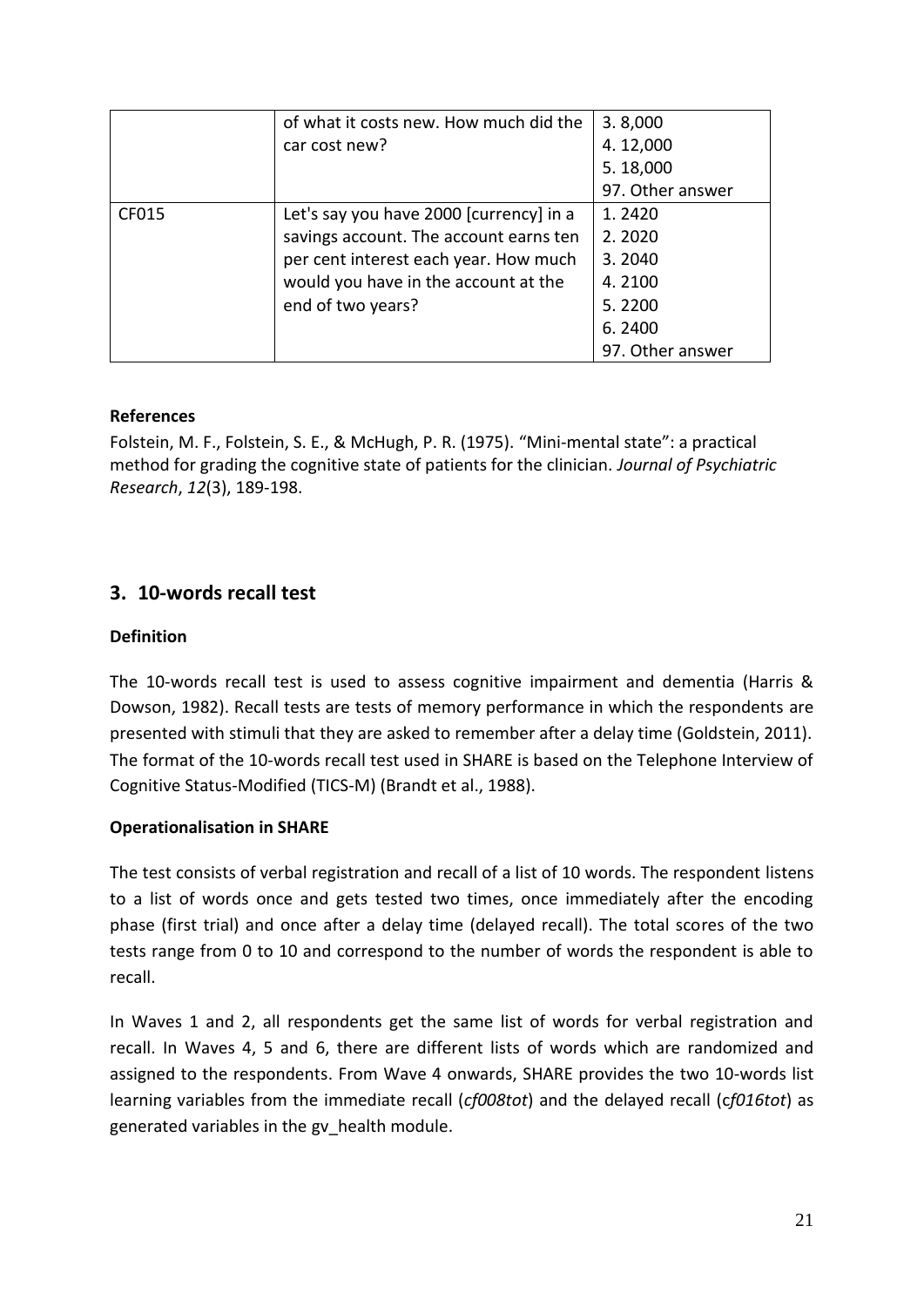| <b>Waves: 1, 2</b> | <b>Waves: 4, 5, 6</b> | <b>Question text</b>                      | <b>Response options</b> |
|--------------------|-----------------------|-------------------------------------------|-------------------------|
| CF007              | CF007                 | Now, I am going to read a list of         | 1. Continue             |
|                    |                       | words from my computer screen. We         |                         |
|                    |                       | have purposely made the list long so      |                         |
|                    |                       | it will be difficult for anyone to recall |                         |
|                    |                       | all the words. Most people recall just    |                         |
|                    |                       | a few. Please listen carefully, as the    |                         |
|                    |                       | set of words cannot be repeated.          |                         |
|                    |                       | When I have finished, I will ask you to   |                         |
|                    |                       | recall aloud as many of the words as      |                         |
|                    |                       | you can, in any order. Is this clear?     |                         |
| <b>CF008</b>       |                       | Now please tell me all the words you      | 1. Butter               |
|                    |                       | can recall.                               | 2. Arm                  |
|                    |                       |                                           | 3. Letter               |
|                    |                       |                                           | 4. Queen                |
|                    |                       |                                           | 5. Ticket               |
|                    |                       |                                           | 6. Grass                |
|                    |                       |                                           | 7. Corner               |
|                    |                       |                                           | 8. Stone                |
|                    |                       |                                           | 9. Book                 |
|                    |                       |                                           | 10. Stick               |
|                    |                       |                                           | 96. None of these       |
|                    | CF104                 | Now please tell me all the words you      | 1. Hotel                |
|                    |                       | can recall.                               | 2. River                |
|                    |                       |                                           | 3. Tree                 |
|                    |                       |                                           | 4. Skin                 |
|                    |                       |                                           | 5. Gold                 |
|                    |                       |                                           | 6. Market               |
|                    |                       |                                           | 7. Paper                |
|                    |                       |                                           | 8. Child                |
|                    |                       |                                           | 9. King                 |
|                    |                       |                                           | 10. Book                |
|                    |                       |                                           | 96. None of these       |
|                    | CF105                 | Now please tell me all the words you      | 1. Sky                  |
|                    |                       | can recall.                               | 2. Ocean                |
|                    |                       |                                           | 3. Flag                 |
|                    |                       |                                           | 4. Dollar               |
|                    |                       |                                           | 5. Wife                 |
|                    |                       |                                           | 6. Machine              |
|                    |                       |                                           | 7. Home                 |
|                    |                       |                                           | 8. Earth                |
|                    |                       |                                           | 9. College              |
|                    |                       |                                           | 10. Butter              |
|                    |                       |                                           | 96. None of these       |
|                    |                       |                                           |                         |
|                    |                       |                                           |                         |

# **Table 20: Assessing cognitive impairment and dementia**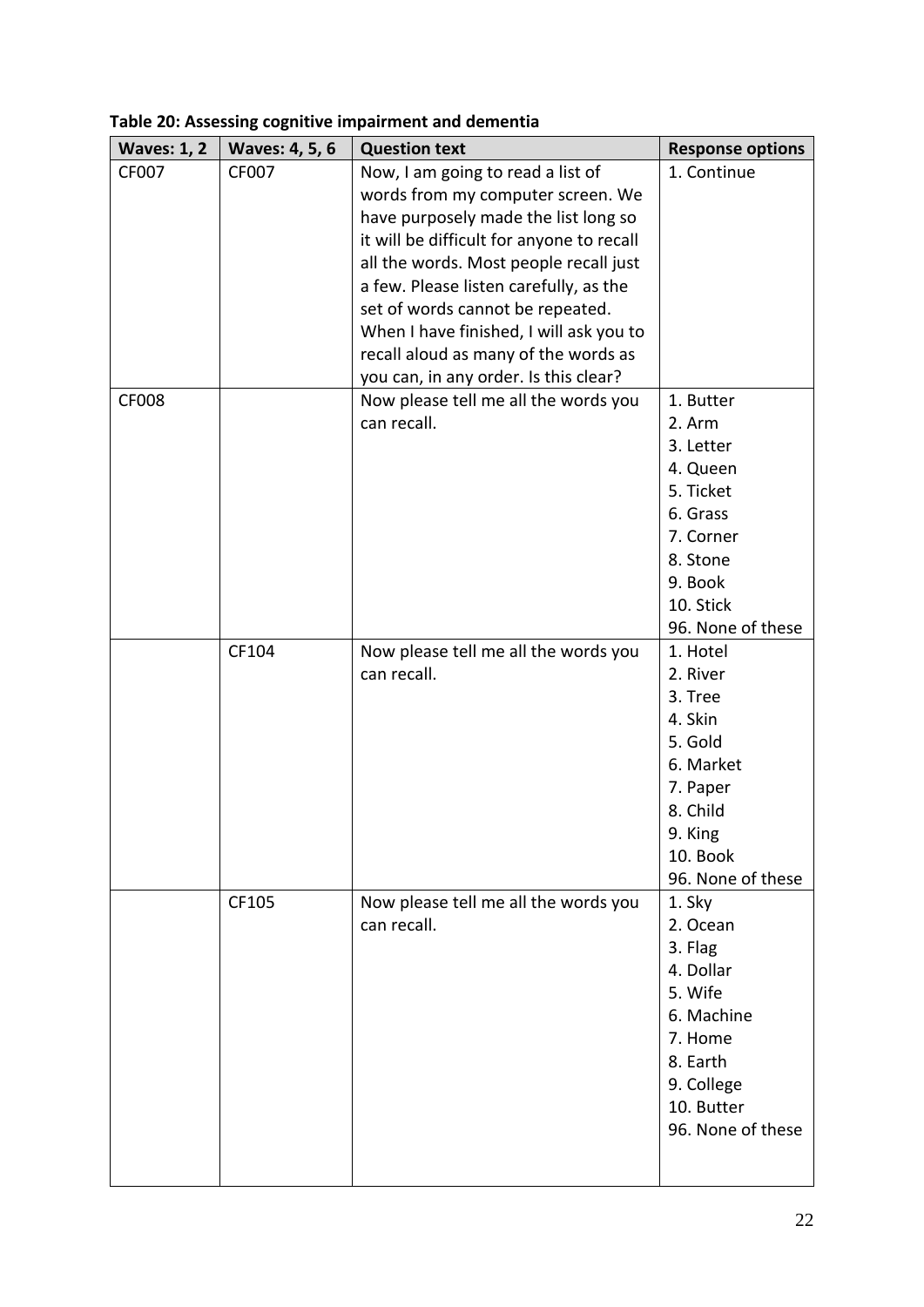| <b>Waves: 1, 2</b> | <b>Waves: 4, 5, 6</b> | <b>Question text</b>                     | <b>Response options</b> |
|--------------------|-----------------------|------------------------------------------|-------------------------|
|                    | CF106                 | Now please tell me all the words you     | 1. Woman                |
|                    |                       | can recall.                              | 2. Rock                 |
|                    |                       |                                          | 3. Blood                |
|                    |                       |                                          | 4. Corner               |
|                    |                       |                                          | 5. Shoes                |
|                    |                       |                                          | 6. Letter               |
|                    |                       |                                          | 7. Girl                 |
|                    |                       |                                          | 8. House                |
|                    |                       |                                          | 9. Valley               |
|                    |                       |                                          | 10. Engine              |
|                    |                       |                                          | 96. None of these       |
|                    | CF107                 | Now please tell me all the words you     | 1. Water                |
|                    |                       | can recall.                              | 2. Church               |
|                    |                       |                                          | 3. Doctor               |
|                    |                       |                                          | 4. Palace               |
|                    |                       |                                          | 5. Fire                 |
|                    |                       |                                          | 6. Garden               |
|                    |                       |                                          | 7. Sea                  |
|                    |                       |                                          | 8. Village              |
|                    |                       |                                          | 9. Baby                 |
|                    |                       |                                          | 10. Table               |
|                    |                       |                                          | 96. None of these       |
| CF016              |                       | A little while ago, I read you a list of | 1. Butter               |
|                    |                       | words and you repeated the ones you      | 2. Arm                  |
|                    |                       | could remember. Please tell me any       | 3. Letter               |
|                    |                       | of the words that you can remember       | 4. Queen                |
|                    |                       | now?                                     | 5. Ticket               |
|                    |                       |                                          | 6. Grass                |
|                    |                       |                                          | 7. Corner               |
|                    |                       |                                          | 8. Stone                |
|                    |                       |                                          | 9. Book                 |
|                    |                       |                                          | 10. Stick               |
|                    |                       |                                          | 96. None of these       |
|                    | CF113                 | A little while ago, I read you a list of | 1. Hotel                |
|                    |                       | words and you repeated the ones you      | 2. River                |
|                    |                       | could remember. Please tell me any       | 3. Tree                 |
|                    |                       | of the words that you can remember       | 4. Skin                 |
|                    |                       | now?                                     | 5. Gold                 |
|                    |                       |                                          | 6. Market               |
|                    |                       |                                          | 7. Paper                |
|                    |                       |                                          | 8. Child                |
|                    |                       |                                          | 9. King                 |
|                    |                       |                                          | 10. Book                |
|                    |                       |                                          | 96. None of these       |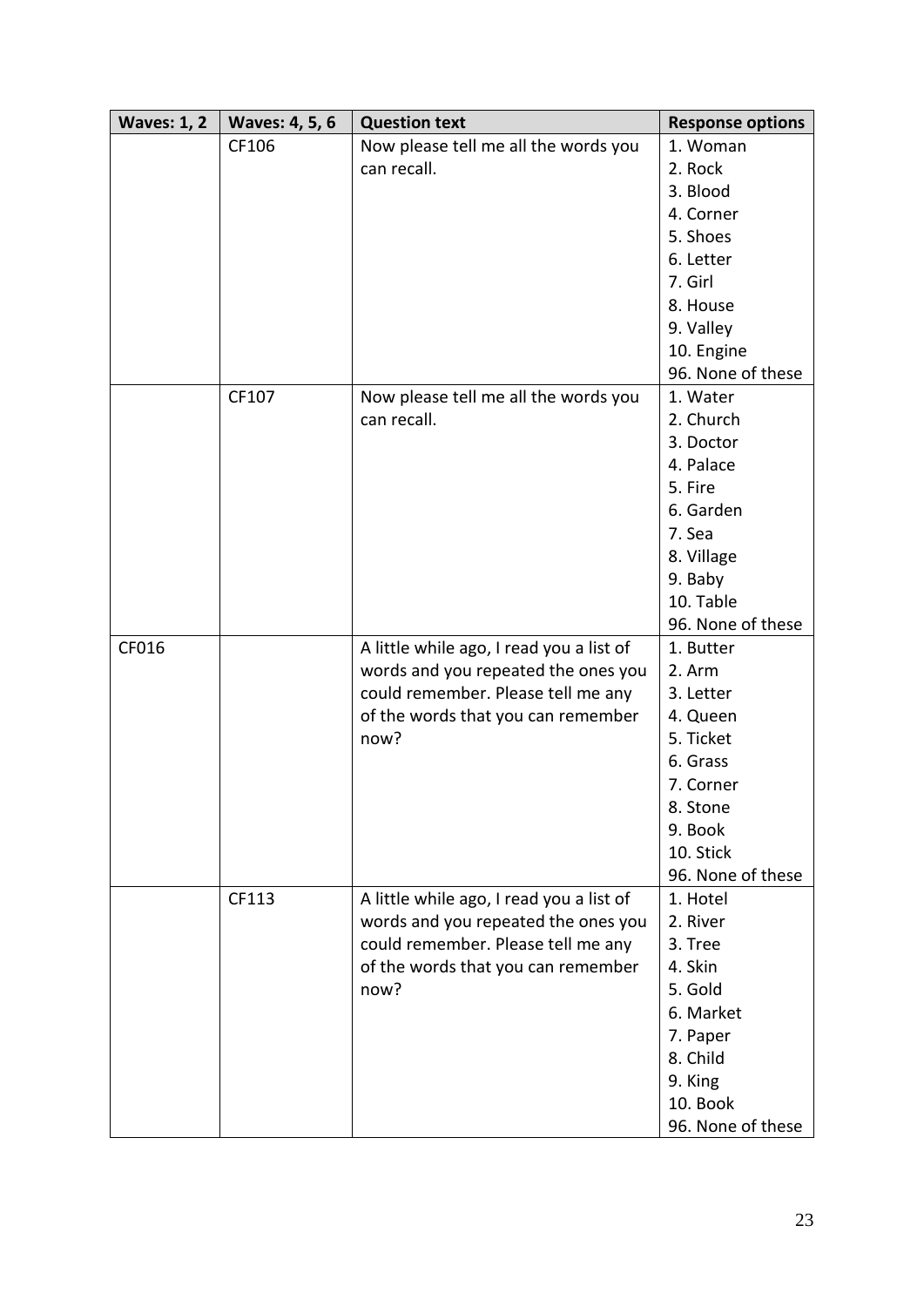| <b>Waves: 1, 2</b> | <b>Waves: 4, 5, 6</b> | <b>Question text</b>                     | <b>Response options</b> |
|--------------------|-----------------------|------------------------------------------|-------------------------|
|                    | CF114                 | A little while ago, I read you a list of | 1. Sky                  |
|                    |                       | words and you repeated the ones you      | 2. Ocean                |
|                    |                       | could remember. Please tell me any       | 3. Flag                 |
|                    |                       | of the words that you can remember       | 4. Dollar               |
|                    |                       | now?                                     | 5. Wife                 |
|                    |                       |                                          | 6. Machine              |
|                    |                       |                                          | 7. Home                 |
|                    |                       |                                          | 8. Earth                |
|                    |                       |                                          | 9. College              |
|                    |                       |                                          | 10. Butter              |
|                    |                       |                                          | 96. None of these       |
|                    | CF115                 | A little while ago, I read you a list of | 1. Woman                |
|                    |                       | words and you repeated the ones you      | 2. Rock                 |
|                    |                       | could remember. Please tell me any       | 3. Blood                |
|                    |                       | of the words that you can remember       | 4. Corner               |
|                    |                       | now?                                     | 5. Shoes                |
|                    |                       |                                          | 6. Letter               |
|                    |                       |                                          | 7. Girl                 |
|                    |                       |                                          | 8. House                |
|                    |                       |                                          | 9. Valley               |
|                    |                       |                                          | 10. Engine              |
|                    |                       |                                          | 96. None of these       |
|                    | CF116                 | A little while ago, I read you a list of | 1. Water                |
|                    |                       | words and you repeated the ones you      | 2. Church               |
|                    |                       | could remember. Please tell me any       | 3. Doctor               |
|                    |                       | of the words that you can remember       | 4. Palace               |
|                    |                       | now?                                     | 5. Fire                 |
|                    |                       |                                          | 6. Garden               |
|                    |                       |                                          | 7. Sea                  |
|                    |                       |                                          | 8. Village              |
|                    |                       |                                          | 9. Baby                 |
|                    |                       |                                          | 10. Table               |
|                    |                       |                                          | 96. None of these       |

Brandt, J., Spencer, M., & Folstein, M. (1988). The telephone interview for cognitive status. *Cognitive and Behavioural Neurology*, *1*(2), 111-118.

Goldstein, B. (2011). *Cognitive Psychology: Connecting Mind, Research, and Everyday Experience (3rd ed.).* Belmont, CA: Wadsworth.

Harris, S. J., & Dowson, J. H. (1982). Recall of a 10-word list in the assessment of dementia in the elderly. *The British Journal of Psychiatry*, *141*, 524-527.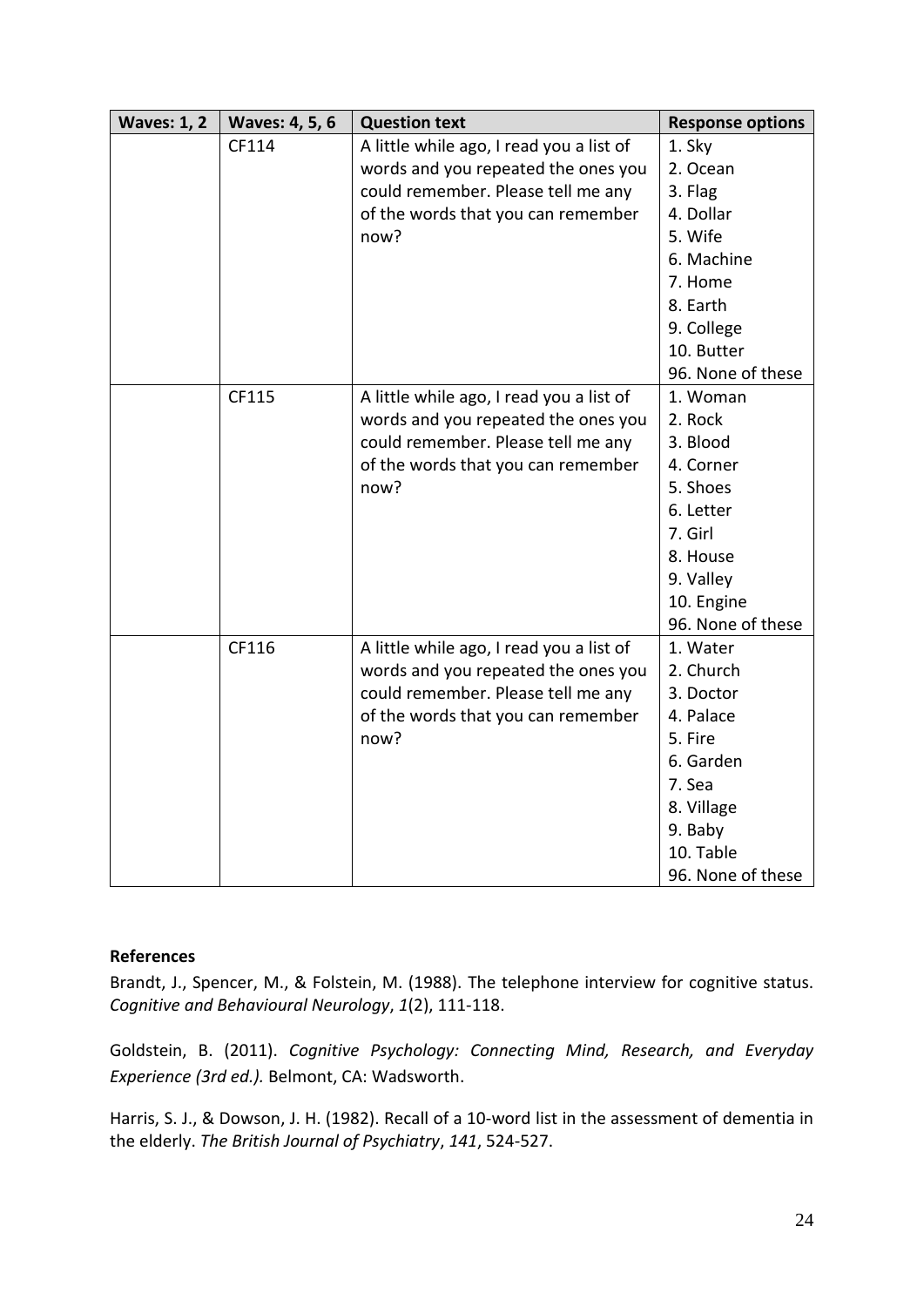# <span id="page-24-0"></span>**4. Verbal fluency**

### **Definition**

Verbal fluency is a test of executive function and thereby an indicator of cognitive impairment, especially in old age (Rosen, 1980). "Animals" is the most popular semantic category due to the advantage that it is clear enough across languages and cultures (see Ardila et al., 2006; Henley, 1969). Thus, it is used in SHARE.

#### **Operationalisation in SHARE**

It is measured by one item in SHARE, the category or semantic verbal fluency test. Respondents have to say as many words as possible from a semantic category in 60 seconds. As performance measure the total number of correct words is counted and stored in variable *cf010\_*.

| Waves: 1, 2, 4, 5, 6 | <b>Question text</b>                                                                                                            | <b>Response options</b> |
|----------------------|---------------------------------------------------------------------------------------------------------------------------------|-------------------------|
| CF009                | Now I would like you to name as many<br>different animals as you can think of. You<br>have one minute to do this.<br>Ready, go. | 1. Continue             |
| CF010                | Verbal fluency score                                                                                                            | $0 - 100$               |

#### **Table 21: Measuring cognitive impairment**

#### **References**

Ardila, A., Ostrosky‐Solís, F., & Bernal, B. (2006). Cognitive testing toward the future: The example of Semantic Verbal Fluency (ANIMALS). *International Journal of Psychology*, *41*(5), 324-332.

Henley, N. M. (1969). A psychological study of the semantics of animal terms. *Journal of Verbal Learning and Verbal Behaviour*, *8*(2), 176-184.

Rosen, W. G. (1980). Verbal fluency in aging and dementia. *Journal of Clinical and Experimental Neuropsychology*, *2*(2), 135-146.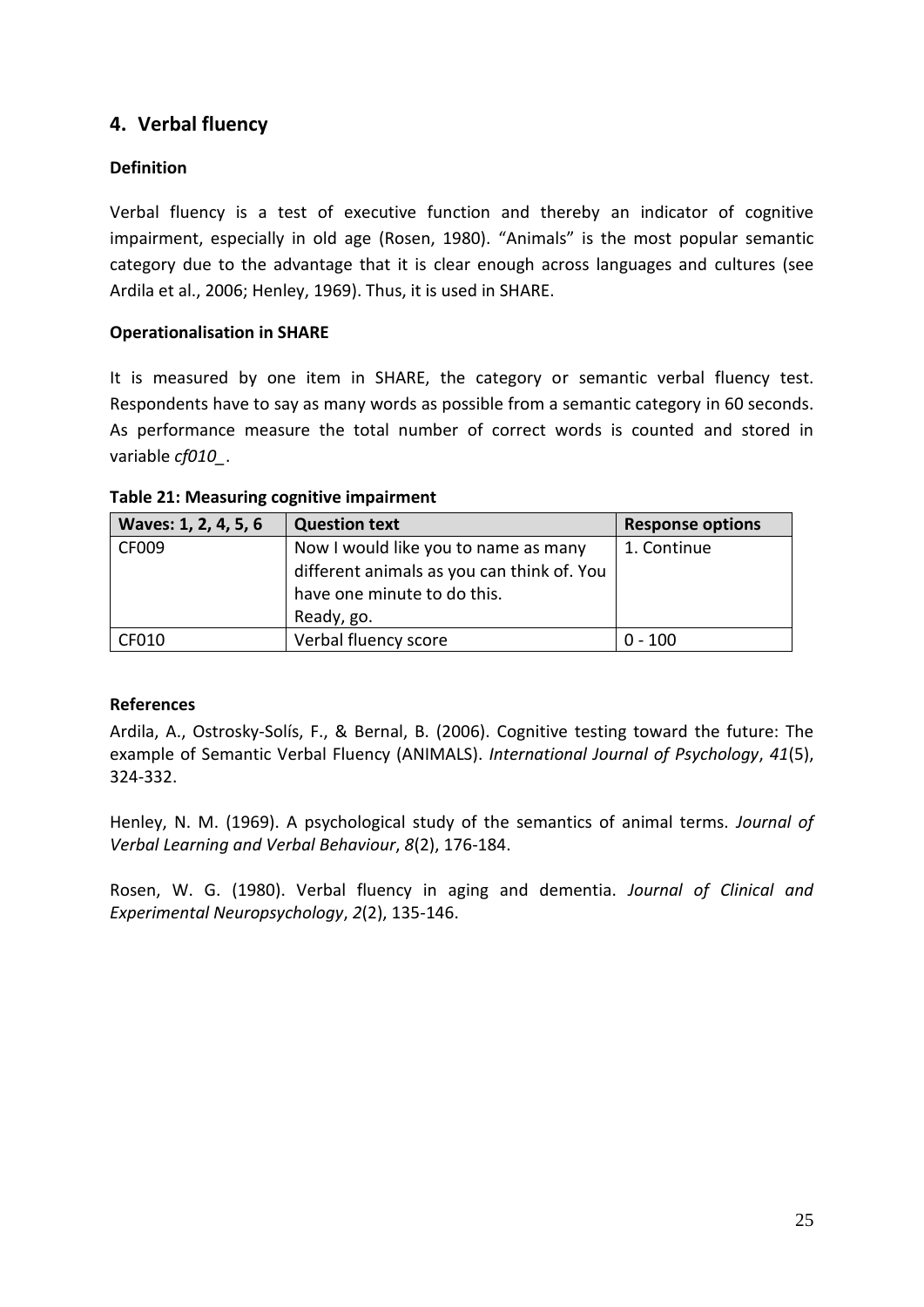# <span id="page-25-0"></span>**IV. Occupational measures**

# <span id="page-25-1"></span>**1. Effort-Reward Imbalance (ERI) questionnaire**

#### **Definition**

The Effort-Reward Imbalance Model (Siegrist, 1996) focuses on perceived reciprocity in working life and claims that an imbalance between costs and gains, i.e. high effort/ low reward, causes distress. The questionnaire developed on the basis of the ERI Model (Siegrist et al., 2004), measures the respondents' efforts and received rewards in the job context. To calculate the Effort-Reward ratio, the effort score is put in the numerator and the reward score in the denominator. This ratio is multiplied with a correction factor, adjusting for the different numbers of items of the two scales (effort/ reward \* correction factor) (e.g. Hoven et al., 2015; Siegrist et al., 2014).

#### **Operationalisation in SHARE**

7 out of the 23 items were selected on the basis of psychometric properties and are presented in SHARE as statements which respondents assess on a four point Likert scale (from "strongly agree" to "strongly disagree").

| Waves: 1, 2, 4, 5, 6 | <b>Question text</b>                                           |  |
|----------------------|----------------------------------------------------------------|--|
| EP027                | My job is physically demanding.                                |  |
| EP028                | I am under constant time pressure due to a heavy workload.     |  |
| EP031                | I receive adequate support in difficult situations.            |  |
| EP032                | I receive the recognition I deserve for my work.               |  |
| EP033                | Considering all my efforts and achievements, my salary is/ my  |  |
|                      | earnings are adequate.                                         |  |
| EP034                | My job promotion prospects/ prospects for job advancement/ job |  |
|                      | promotion prospects are poor.                                  |  |
| EP035                | My job security is poor.                                       |  |

**Table 22: Measuring the respondents' efforts and received rewards in the job context**

#### **References**

Hoven, H., Wahrendorf, M., & Siegrist, J. (2015). Occupational position, work stress and depressive symptoms: a pathway analysis of longitudinal SHARE data. *Journal of epidemiology and community health*.

Siegrist, J. (1996). Adverse health effects of high-effort/low-reward conditions. *Journal of Occupational Health Psychology*, *1*(1), 27.

Siegrist, J., Starke, D., Chandola, T., Godin, I., Marmot, M., Niedhammer, I., & Peter, R. (2004). The measurement of effort-reward imbalance at work: European comparisons. *Social Science & Medicine*, *58*(8), 1483-1499.

Siegrist, J., Li, J., & Montano, D. (2014). *Psychometric properties of the Effort-Reward Imbalance Questionnaire.* Department of Medical Sociology, Dusseldorf University, Germany.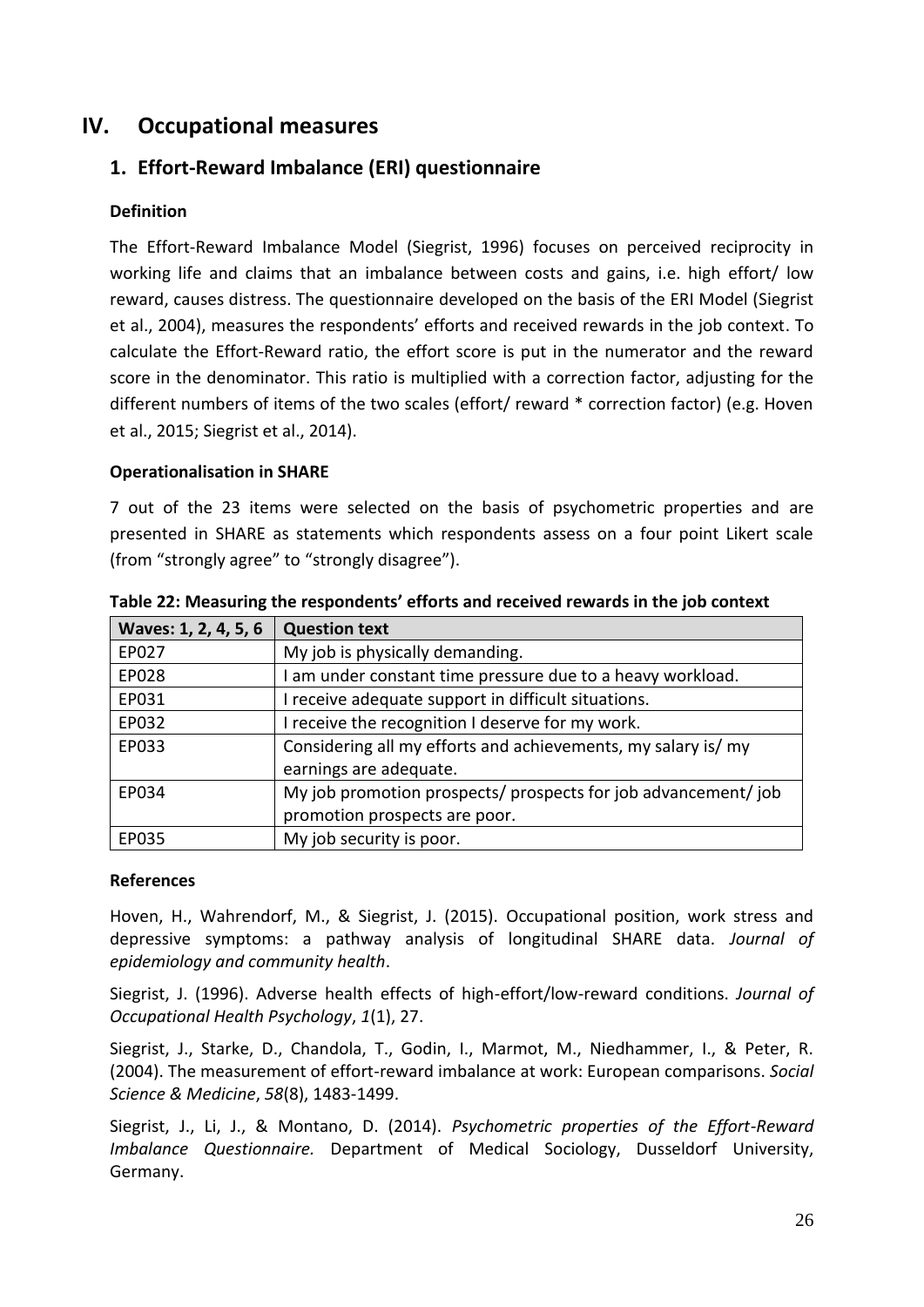# <span id="page-26-0"></span>**2. International Standard Classification of Occupations (ISCO)**

# **Definition**

The International Standard Classification of Occupations (International Labour Organization, 2004) is a socio-economic classification system which organizes occupations into groups that allow for international comparisons. Adjusted and improved ISCO versions are adopted every few years.

# **Operationalisation in SHARE**

In SHARE, ISCO-88 (adopted in 1988) and ISCO-08 (adopted in 2008) are used. In Wave 1, ISCO-88 is used to code respondents' answers about their first and second job, their last job, their former partner's job, their mother's job and their father's job. The answers are given on an open question format without response options and get encoded afterwards with a 4 digit using the major, sub-major, minor, and unit groups of the ISCO-88. In addition, there are codes for special values. SHARE provides the variables of the respondent's first job (isco\_1job), the respondent's second job (isco\_2job), the respondent's last job (isco\_ljob), the former partner's job (isco\_exp), the mother's job (isco\_mo) and the father's job (isco\_fa) as generated variables (see gv isco module).

In Wave 2, 4 and 5, ISCO-88 is used to code respondents' answers about their first job and their last job using the ten major groups of the ISCO-88 as response options.

In Wave 3, ISCO-88 is used to code respondents' answers about their (first) job and the household's main breadwinner's job when the respondent was 10 years old using the ten major groups of the ISCO-88 as response options.

In Wave 6, ISCO-08 is used to code respondents' answers about their first job, their last job, their former partner's job, their mother's job and their father's job using the major, submajor, minor, and unit groups. Thus, the answer is automatically encoded with a 4-digit code of the ISCO-08.

| Wave: 1      | <b>Question text</b>                                                    |
|--------------|-------------------------------------------------------------------------|
| EP016 1      | What is your main job called? Please give the exact name or title.      |
| EP16 2       | What is your secondary job called? Please give the exact name or title. |
| EP052        | Last job – What was your job called? Please give the exact name or      |
|              | title.                                                                  |
| <b>DN025</b> | What is the most recent job your ex-/late husband/wife had? Please      |
|              | give the exact description.                                             |
| DN029 1      | What is or was the last job your mother had? Please give the exact      |
|              | description.                                                            |
| DN029 2      | What is or was the last job your father had? Please give the exact      |
|              | description.                                                            |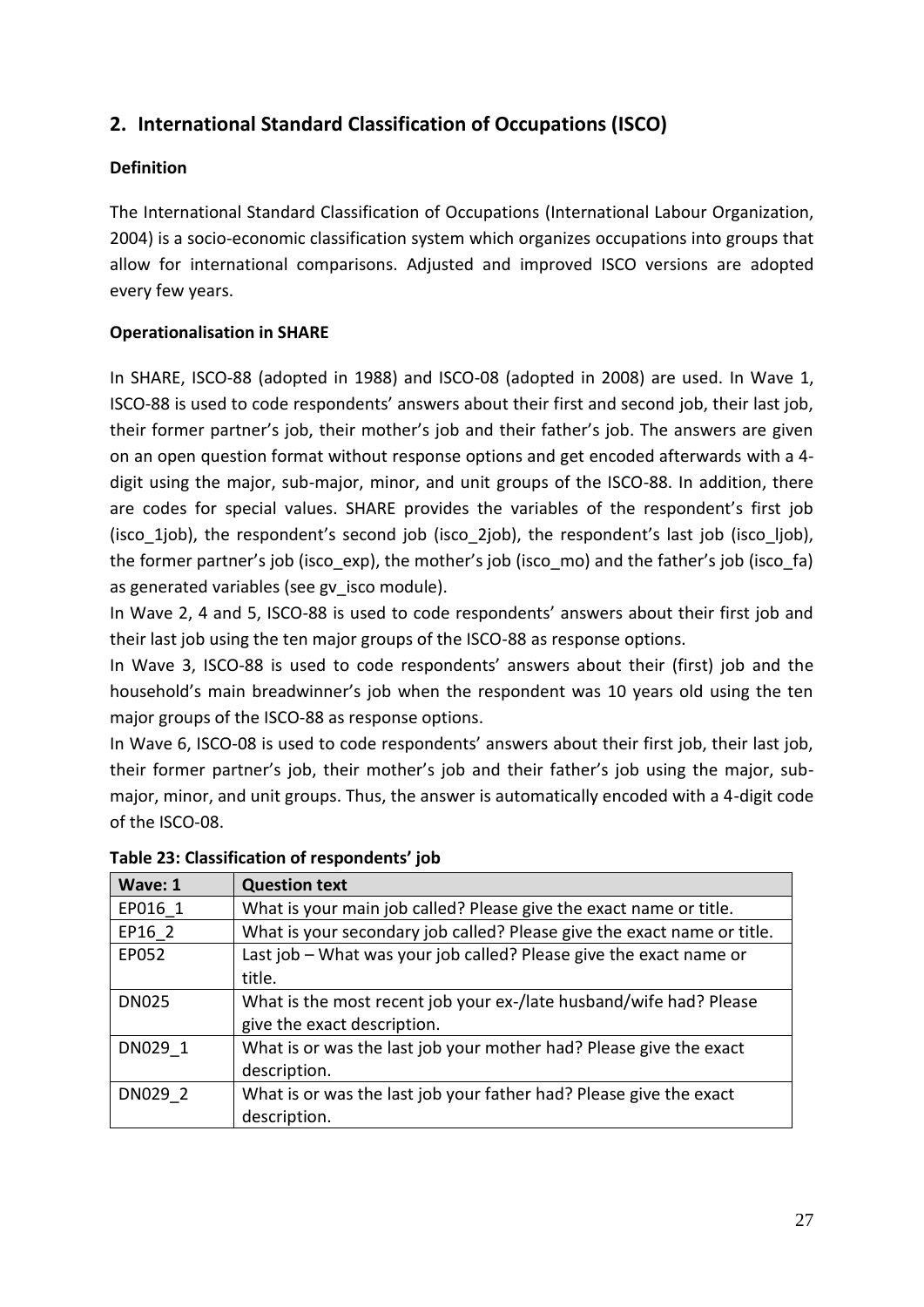| <b>Waves: 2, 4, 5</b> | <b>Question text</b> | <b>Response options</b>                     |
|-----------------------|----------------------|---------------------------------------------|
| EP016                 | Current main job -   | 1. Legislator, senior official or manager   |
|                       | Please look at card^ | 2. Professional                             |
|                       | SHOWCARD ID.         | 3. Technician or associate professional     |
|                       | What best describes  | 4. Clerk                                    |
|                       | this job?            | 5. Service worker and shop and market sales |
|                       |                      | worker                                      |
|                       |                      | 6. Skilled agricultural or fishery worker   |
|                       |                      | 7. Craft and related trades worker          |
|                       |                      | 8. Plant and machine operator or assembler  |
|                       |                      | 9. Elementary occupation                    |
|                       |                      | 10. Armed forces                            |
| EP052                 | Last job $-$         | 1. Legislator, senior official or manager   |
|                       | Please look at card  | 2. Professional                             |
|                       | ^SHOWCARD ID.        | 3. Technician or associate professional     |
|                       | What best describes  | 4. Clerk                                    |
|                       | this job?            | 5. Service worker and shop and market sales |
|                       |                      | worker                                      |
|                       |                      | 6. Skilled agricultural or fishery worker   |
|                       |                      | 7. Craft and related trades worker          |
|                       |                      | 8. Plant and machine operator or assembler  |
|                       |                      | 9. Elementary occupation                    |
|                       |                      | 10. Armed forces                            |

| Wave: 3      | <b>Question text</b> | <b>Response options</b>                     |
|--------------|----------------------|---------------------------------------------|
| <b>RE013</b> | Please look at card  | 1. Legislator, senior official or manager   |
|              | ^SHOWCARD ID.        | 2. Professional                             |
|              | What best describes  | 3. Technician or associate professional     |
|              | your job as ?        | 4. Clerk                                    |
|              |                      | 5. Service worker and shop and market sales |
|              |                      | worker                                      |
|              |                      | 6. Skilled agricultural or fishery worker   |
|              |                      | 7. Craft and related trades worker          |
|              |                      | 8. Plant and machine operator or assembler  |
|              |                      | 9. Elementary occupation                    |
|              |                      | 10. Armed forces                            |
| CS009        | Please look at card  | 1. Legislator, senior official or manager   |
|              | ^SHOWCARD ID.        | 2. Professional                             |
|              | What best describes  | 3. Technician or associate professional     |
|              | the occupation of    | 4. Clerk                                    |
|              | the household's      | 5. Service worker and shop and market sales |
|              | main breadwinner     | worker                                      |
|              | when you were 10?    | 6. Skilled agricultural or fishery worker   |
|              |                      | 7. Craft and related trades worker          |
|              |                      | 8. Plant and machine operator or assembler  |
|              |                      | 9. Elementary occupation                    |
|              |                      | 10. Armed forces                            |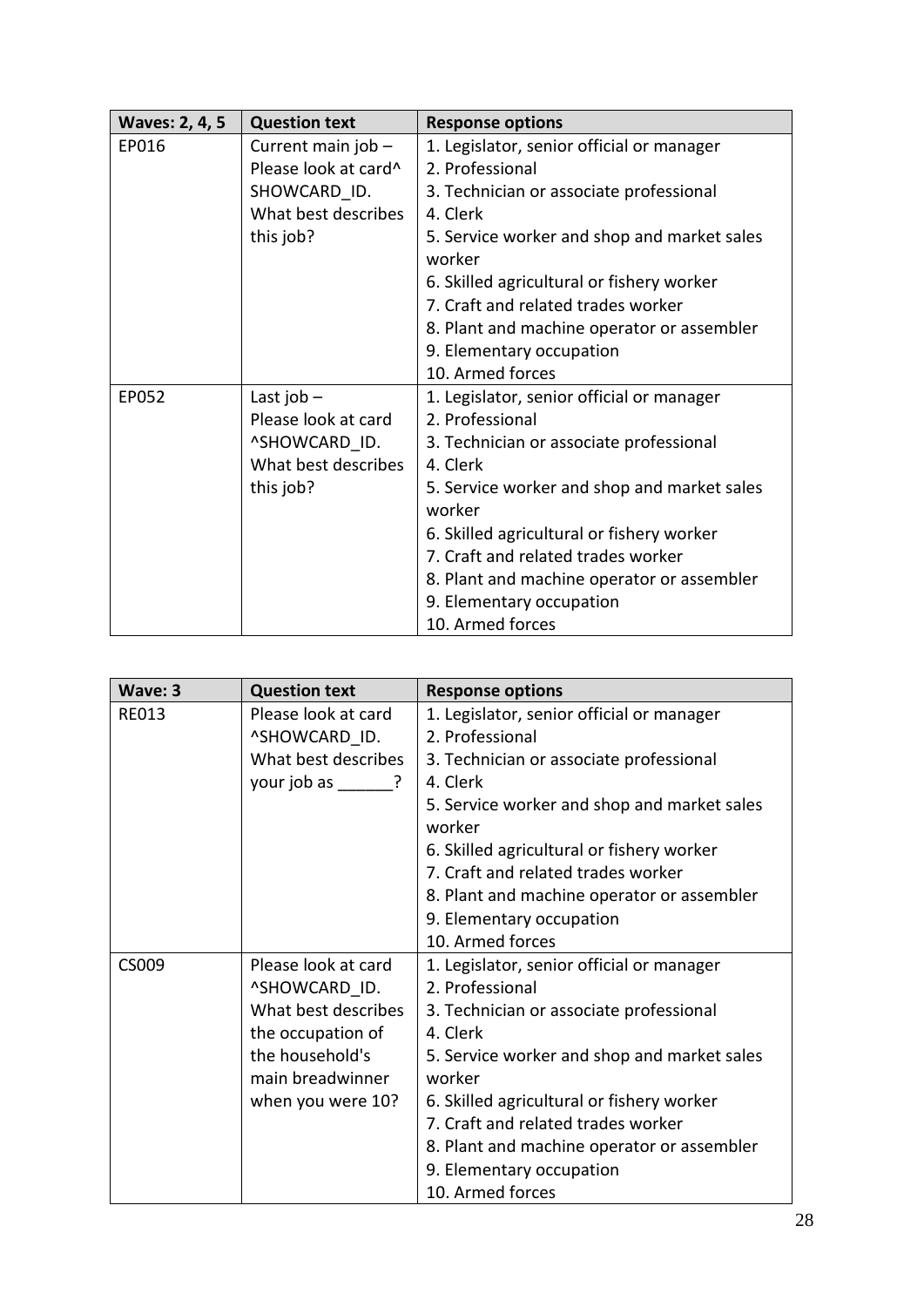| Wave: 6 | <b>Question text</b>                                                                                                        | <b>Response options</b> |
|---------|-----------------------------------------------------------------------------------------------------------------------------|-------------------------|
| EP616   | Current main job -<br>What is this job called?<br>Please give the exact<br>name or title.                                   | JobCode                 |
| EP152   | Last job $-$<br>What is this job called?<br>Please give the exact<br>name or title.                                         | JobCode                 |
| EX603   | What is the most recent<br>job your husband/ wife/<br>partner had?                                                          | JobCode                 |
| DN029 1 | What was the job your<br>mother/ father had when<br>you were about 10 years<br>old? Please give the exact<br>name or title. | JobCode                 |
| DN029 2 | What was the job your<br>mother/ father had when<br>you were about 10 years<br>old? Please give the exact<br>name or title. | JobCode                 |

International Labour Organization (2004). *ISCO – International Standard Classification of Occupations.* Retrieved from<http://www.ilo.org/public/english/bureau/stat/isco/intro.htm>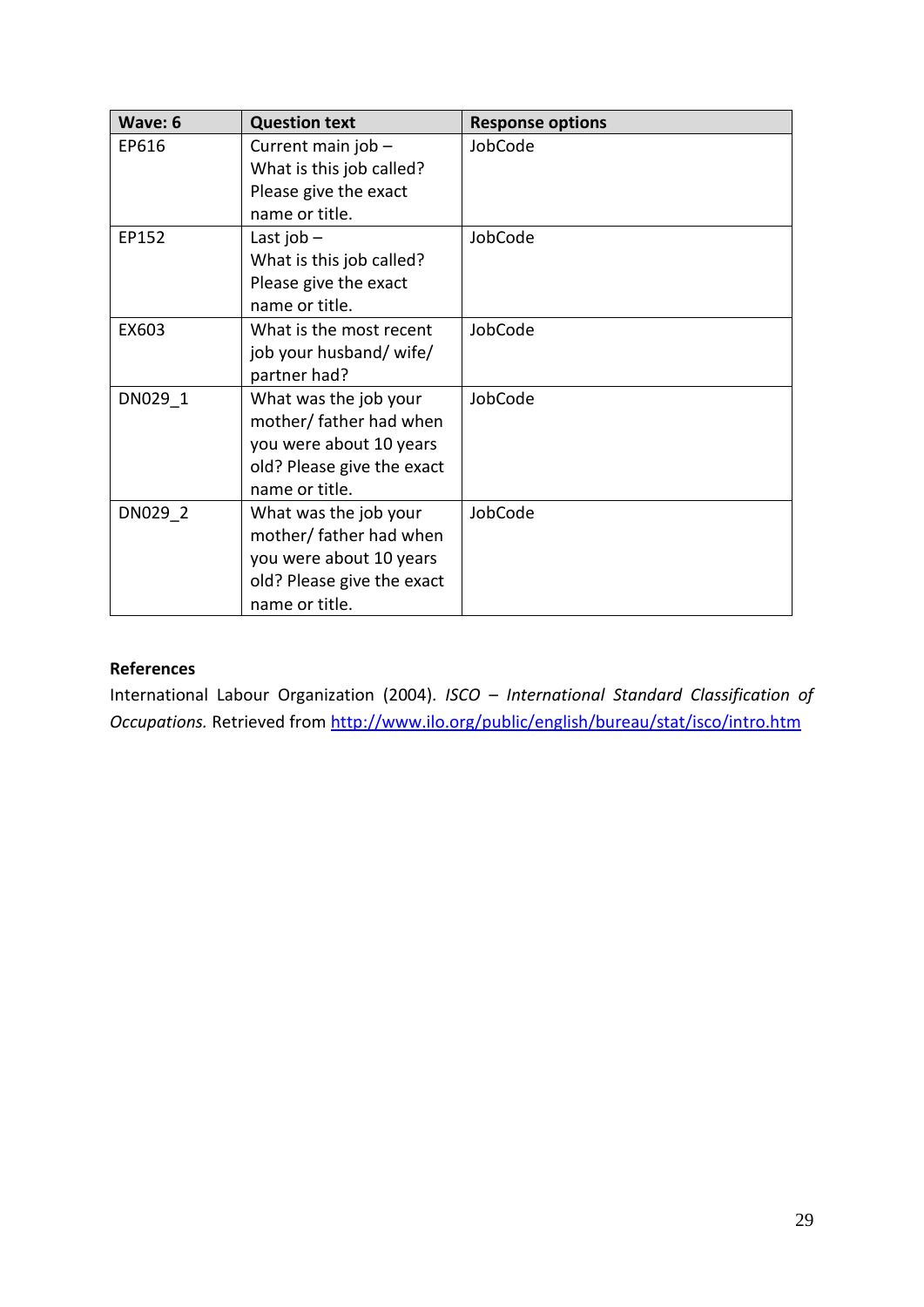# <span id="page-29-0"></span>**3. Statistical Classification of Economic Activities in the European Community (NACE)**

### **Definition**

The Statistical Classification of Economic Activities in the European Community, referred to as NACE (from the French term "Nomenclature statistique des activités économiques dans la Communauté européenne"), is the industry standard classification system used in the European Union.

#### **Operationalisation in SHARE**

In SHARE, the NACE Version 4 Rev. 1 1993 (EUROSTAT, 1996) is used in a modified, summarized form to code respondents' answers about the corresponding industry to their job. SHARE is using broader, fewer categories for the industry codes than NACE does and employs some additional general categories and categories for missing values.

NACE uses four hierarchical levels. Level 1 sections get identified by alphabetical letters, level 2 divisions by two-digit numerical codes, level 3 groups by three-digit numerical codes, and level 4 classes by four-digit numerical codes. The levels go from a specific description of the industry to a broad description of the industry numerically downwards.

In Wave 1, the modified NACE codes are used to classify the industry in which the respondent is pursuing his/ her profession. This is split into two string variables, depending on the respondent's employment status (employed or self-employed). The answers are given on an open question format without response options and get identified afterwards with a 2-digit or 4-digit numerical code. SHARE provides the information of the NACE code of the two respective string questions combined in one variable about the respondent's first job (nace 1job), second job (nace 2job) and last job (nace ljob) as generated variables, and the corresponding English descriptions of the respective NACE codes (ind\_1job, ind\_2job and ind liob) (see gy isco module).

In Wave 2, 4, 5 and 6, the modified NACE codes are used to classify the respondents' answers about the corresponding industries to their current main job and their last job using 14 broad sections as response options.

In Wave 3, the modified NACE codes are used to classify the respondents' answers about the corresponding industries to their jobs using 14 broad sections as response options.

| Wave: 1 | <b>Question text</b>                                                 |  |  |  |
|---------|----------------------------------------------------------------------|--|--|--|
| EP018 1 | Employed, main job $-$                                               |  |  |  |
|         | What kind of business, industry or services do you work in (that is, |  |  |  |
|         | what do they make or do at the place where you work)?                |  |  |  |
| EP18 2  | Employed, secondary job -                                            |  |  |  |
|         | What kind of business, industry or services do you work in (that is, |  |  |  |
|         | what do they make or do at the place where you work)?                |  |  |  |
| EP054   | Employed, last job $-$                                               |  |  |  |

#### **Table 24: Classification of industries**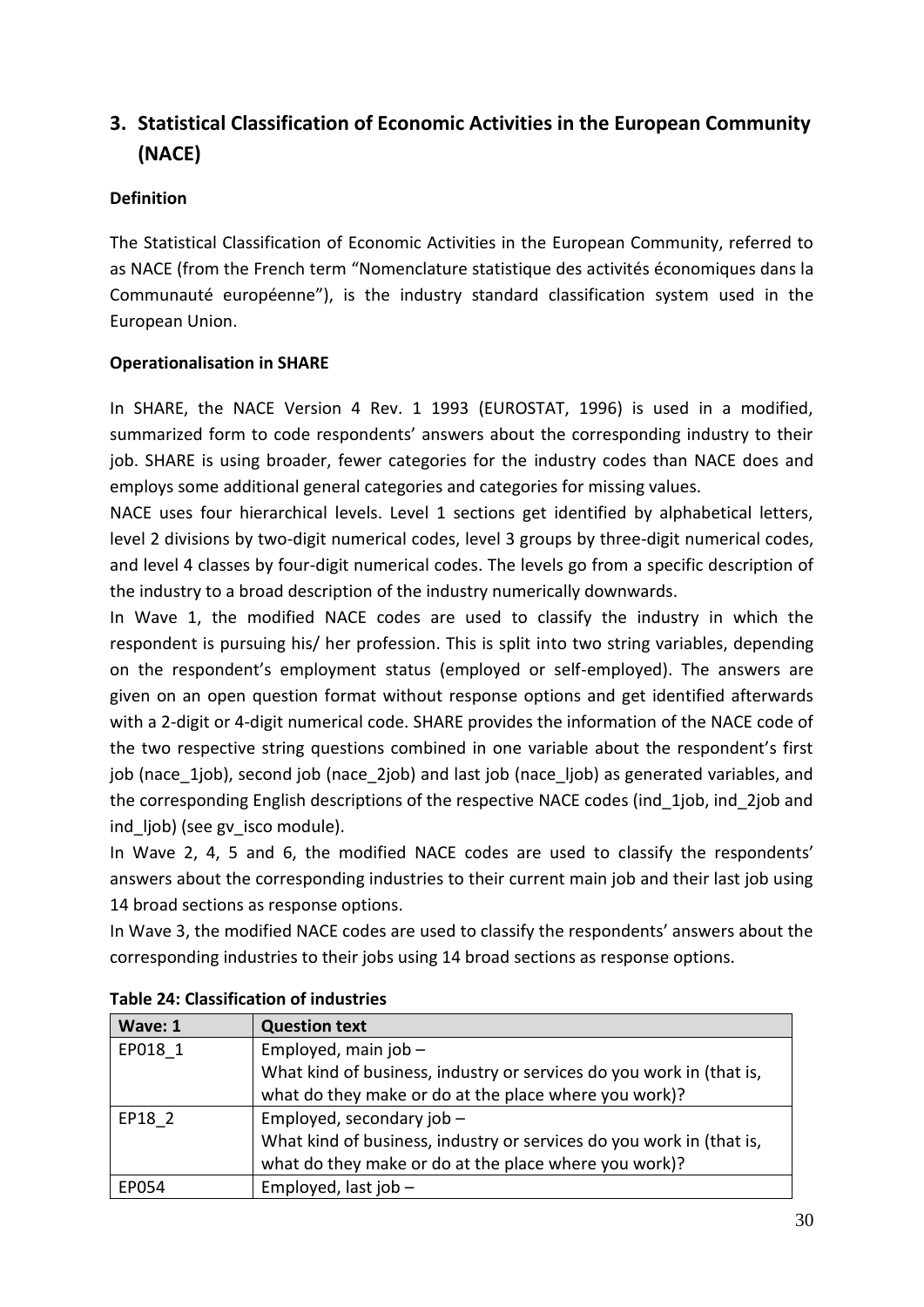|         | What kind of business, industry or services did you work in (that is, |  |  |
|---------|-----------------------------------------------------------------------|--|--|
|         | what did they make or do at the place where you worked)?              |  |  |
| EP023 1 | Self-employed, main job -                                             |  |  |
|         | What kind of business or industry are you in (that is, what do you    |  |  |
|         | make or do at the place where you work)?                              |  |  |
| EP023 2 | Self-employed, secondary job -                                        |  |  |
|         | What kind of business or industry are you in (that is, what do you    |  |  |
|         | make or do at the place where you work)?                              |  |  |
| EP060   | Self-employed, last job -                                             |  |  |
|         | What kind of business or industry were you in (that is, what did you  |  |  |
|         | make or do at the place where you worked)?                            |  |  |
|         |                                                                       |  |  |

| Waves: 2, 4, 5, 6 | <b>Question text</b>           | <b>Response options</b>              |  |
|-------------------|--------------------------------|--------------------------------------|--|
| EP018             | Current main job -             | 1. Agriculture, hunting, forestry,   |  |
|                   | Please look at card            | fishing                              |  |
|                   | ^SHOWCARD ID. What kind of     | 2. Mining and quarrying              |  |
|                   | business, industry or services | 3. Manufacturing                     |  |
|                   | do you work in?                | 4. Electricity, gas and water supply |  |
|                   |                                | 5. Construction                      |  |
|                   |                                | 6. Wholesale and retail trade;       |  |
|                   |                                | repair of motor vehicles,            |  |
|                   |                                | motorcycles and personal and         |  |
|                   |                                | household goods                      |  |
|                   |                                | 7. Hotels and restaurants            |  |
|                   |                                | 8. Transport, storage and            |  |
|                   |                                | communication                        |  |
|                   |                                | 9. Financial intermediation          |  |
|                   |                                | 10. Real estate, renting and         |  |
|                   |                                | business activities                  |  |
|                   |                                | 11. Public administration and        |  |
|                   |                                | defence; compulsory social security  |  |
|                   |                                | 12. Education                        |  |
|                   |                                | 13. Health and social work           |  |
|                   |                                | 14. Other community, social and      |  |
|                   |                                | personal service activities          |  |
| EP054             | Last job $-$                   | 1. Agriculture, hunting, forestry,   |  |
|                   | Please look at card            | fishing                              |  |
|                   | ^SHOWCARD ID. What kind of     | 2. Mining and quarrying              |  |
|                   | business, industry or services | 3. Manufacturing                     |  |
|                   | did you work in?               | 4. Electricity, gas and water supply |  |
|                   |                                | 5. Construction                      |  |
|                   |                                | 6. Wholesale and retail trade;       |  |
|                   |                                | repair of motor vehicles,            |  |
|                   |                                | motorcycles and personal and         |  |
|                   |                                | household goods                      |  |
|                   |                                | 7. Hotels and restaurants            |  |
|                   |                                | 8. Transport, storage and            |  |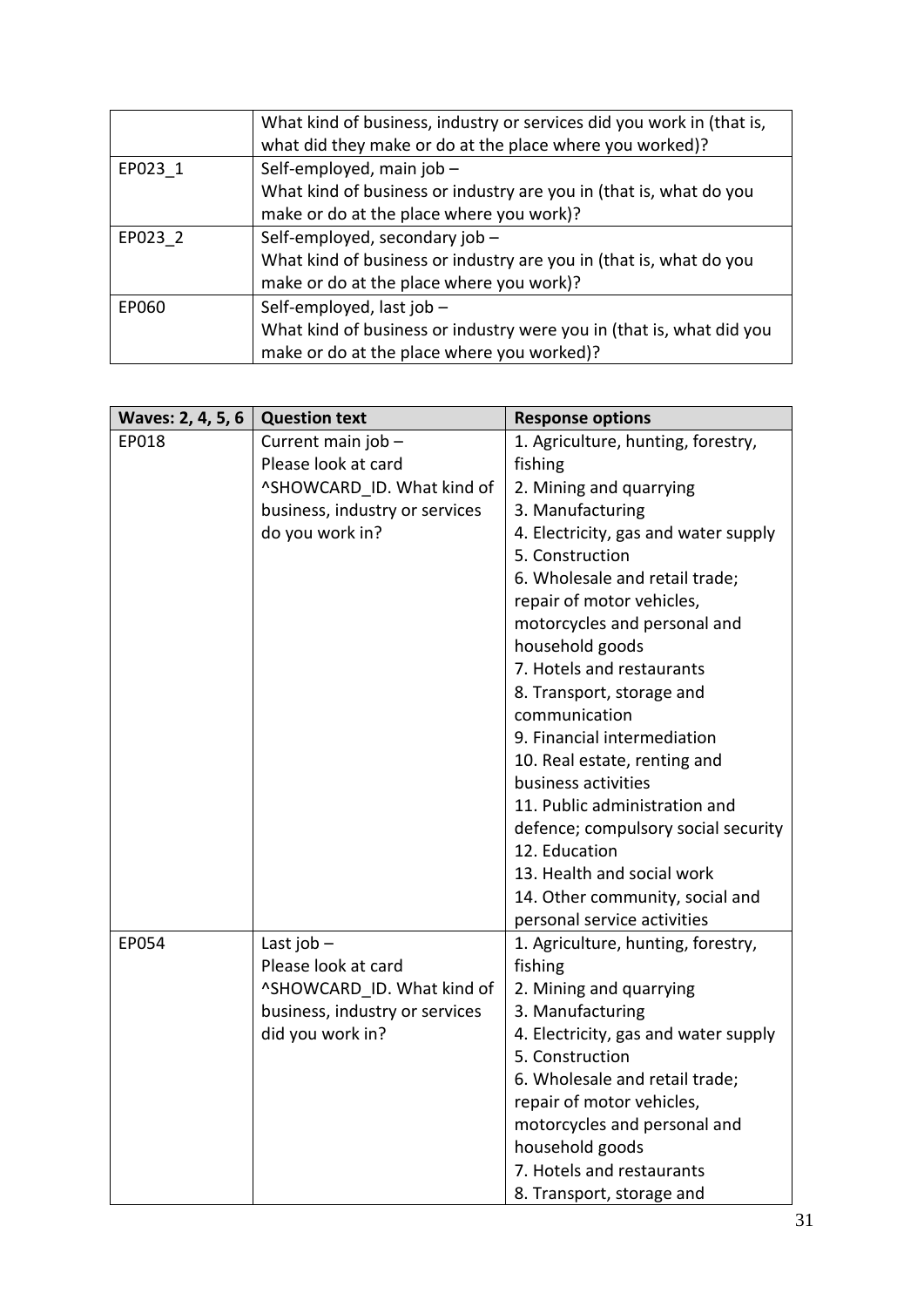|  | communication                       |
|--|-------------------------------------|
|  | 9. Financial intermediation         |
|  | 10. Real estate, renting and        |
|  | business activities                 |
|  | 11. Public administration and       |
|  | defence; compulsory social security |
|  | 12. Education                       |
|  | 13. Health and social work          |
|  | 14. Other community, social and     |
|  | personal service activities         |

| Wave: 3      | <b>Question text</b>           | <b>Response options</b>              |  |
|--------------|--------------------------------|--------------------------------------|--|
| <b>RE014</b> | Please look at card            | 1. Agriculture, hunting, forestry,   |  |
|              | ^SHOWCARD ID. What kind of     | fishing                              |  |
|              | business, industry or services | 2. Mining and quarrying              |  |
|              | were you working in as         | 3. Manufacturing                     |  |
|              |                                | 4. Electricity, gas and water supply |  |
|              |                                | 5. Construction                      |  |
|              |                                | 6. Wholesale and retail trade;       |  |
|              |                                | repair of motor vehicles,            |  |
|              |                                | motorcycles and personal and         |  |
|              |                                | household goods                      |  |
|              |                                | 7. Hotels and restaurants            |  |
|              |                                | 8. Transport, storage and            |  |
|              |                                | communication                        |  |
|              |                                | 9. Financial intermediation          |  |
|              |                                | 10. Real estate, renting and         |  |
|              |                                | business activities                  |  |
|              |                                | 11. Public administration and        |  |
|              |                                | defence; compulsory social security  |  |
|              |                                | 12. Education                        |  |
|              |                                | 13. Health and social work           |  |
|              |                                | 14. Other community, social and      |  |
|              |                                | personal service activities          |  |

EUROSTAT (1996). *NACE Rev. 1, Statistical classification of economic activities in the European Community.* Luxembourg: Office for Official Publications of the European Communities.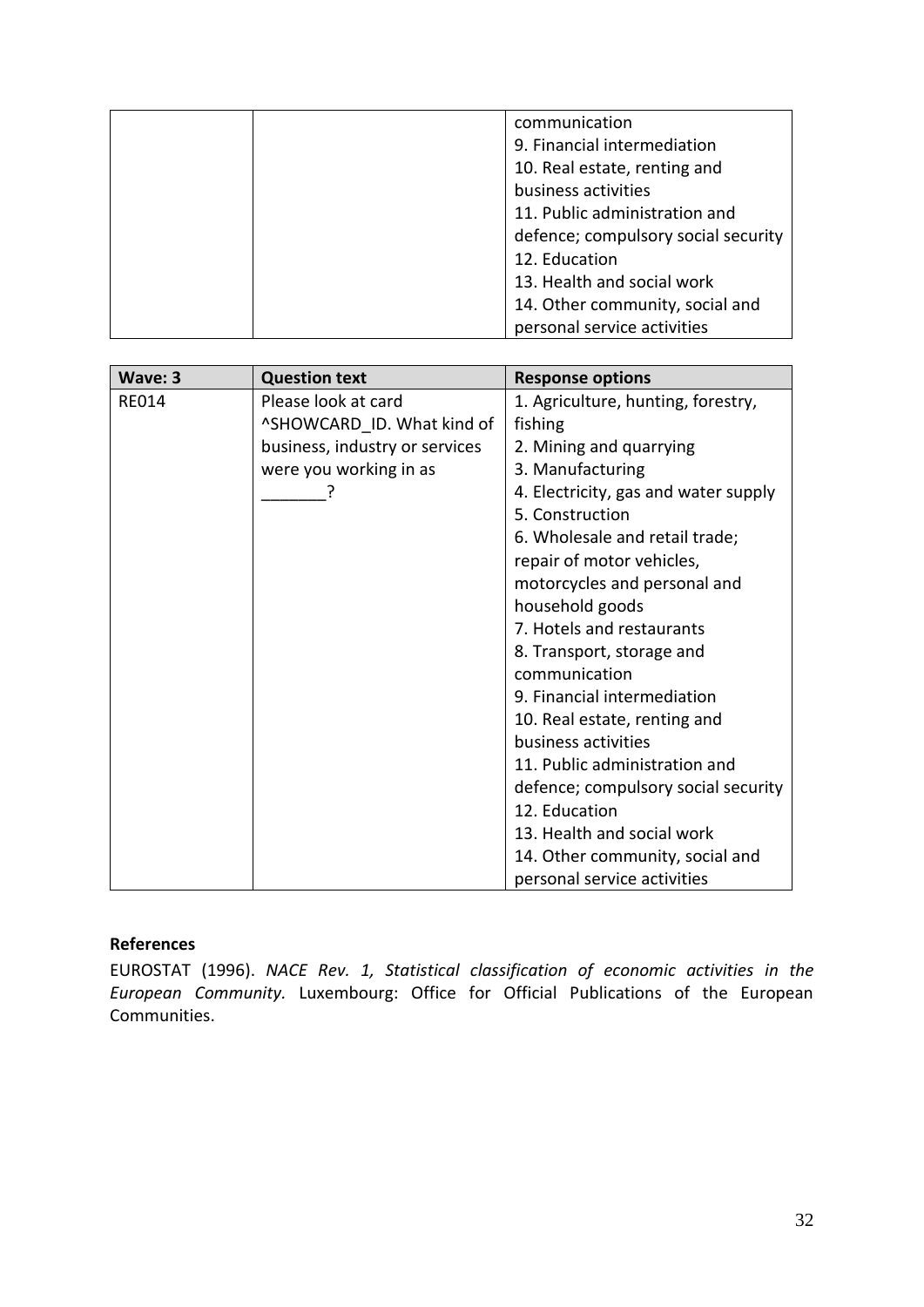# <span id="page-32-0"></span>**V. Educational measures**

# <span id="page-32-1"></span>**1. International Standard Classification of Education (ISCED)**

# **Definition**

The International Standard Classification of Education (ISCED) is a statistical standard coding of education for international and national comparisons, maintained by the UNESCO. The ISCED is organized in hierarchical education levels. SHARE uses country specific codes based on the revised versions ISCED-97 (UNESCO, 2006) and ISCED-11 (UNESCO, 2012). Due to the importance of the duration criteria of educational programs for classification, SHARE also asks about years of education derived from the ISCED.

#### **Operationalisation in SHARE**

In Wave 1, the ISCED-97 is used to code the educational level of the respondent, the respondent's former spouse (divorced, widowed, living separated), up to four selected children of the respondent and the interviewer. The response options are country specific categories which are comparable across all SHARE countries. SHARE provides the variables about the education of the respondent (*isced1997\_r*), the respondent's former spouse (*isced1997\_sp*), the respondent's selected child 1 (*isced1997\_c1*), the respondent's selected child 2 (*isced1997\_c2*), the respondent's selected child 3 (*isced1997\_c3*), the respondent's selected child 4 (isced1997 c4) and the interviewer (*isced1997 iv*) as generated variables in the gy isced module. The duration of education is derived from the ISCED-97 coding of the aforementioned variables. SHARE provides the years of education of the respondent (*iscedy r*), the respondent's former spouse (*iscedy sp*), the respondent's selected child 1 (*iscedy\_c1*), the respondent's selected child 2 (*iscedy\_c2*), the respondent's selected child 3 (*iscedy\_c3*), the respondent's selected child 4 (*iscedy\_c4*) and of the interviewer (*iscedy\_i*) as generated variables.

In Wave 2, the ISCED-97 is used to code the educational level of the respondent, the respondent's former spouse (divorced, widowed, living separated) and up to four selected children of the respondent. The response options are country specific categories which are comparable across all SHARE countries. Additionally, the years of education of the respondent and his/ her former spouse are asked. SHARE provides the variables about the education of the respondent (*isced1997\_r*), the respondent's former spouse (*isced1997\_sp*), the respondent's selected child 1 (*isced1997\_c1*), the respondent's selected child 2 (*isced1997\_c2*), the respondent's selected child 3 (*isced1997\_c3*) and the respondent's selected child 4 (*isced1997-c4*) as generated variables in the gv isced module.

In Wave 4, the ISCED-97 is used to code the educational level of the respondent, the respondent's former spouse (divorced, widowed, living separated) and all the children of the respondent. The response options are country specific categories which are comparable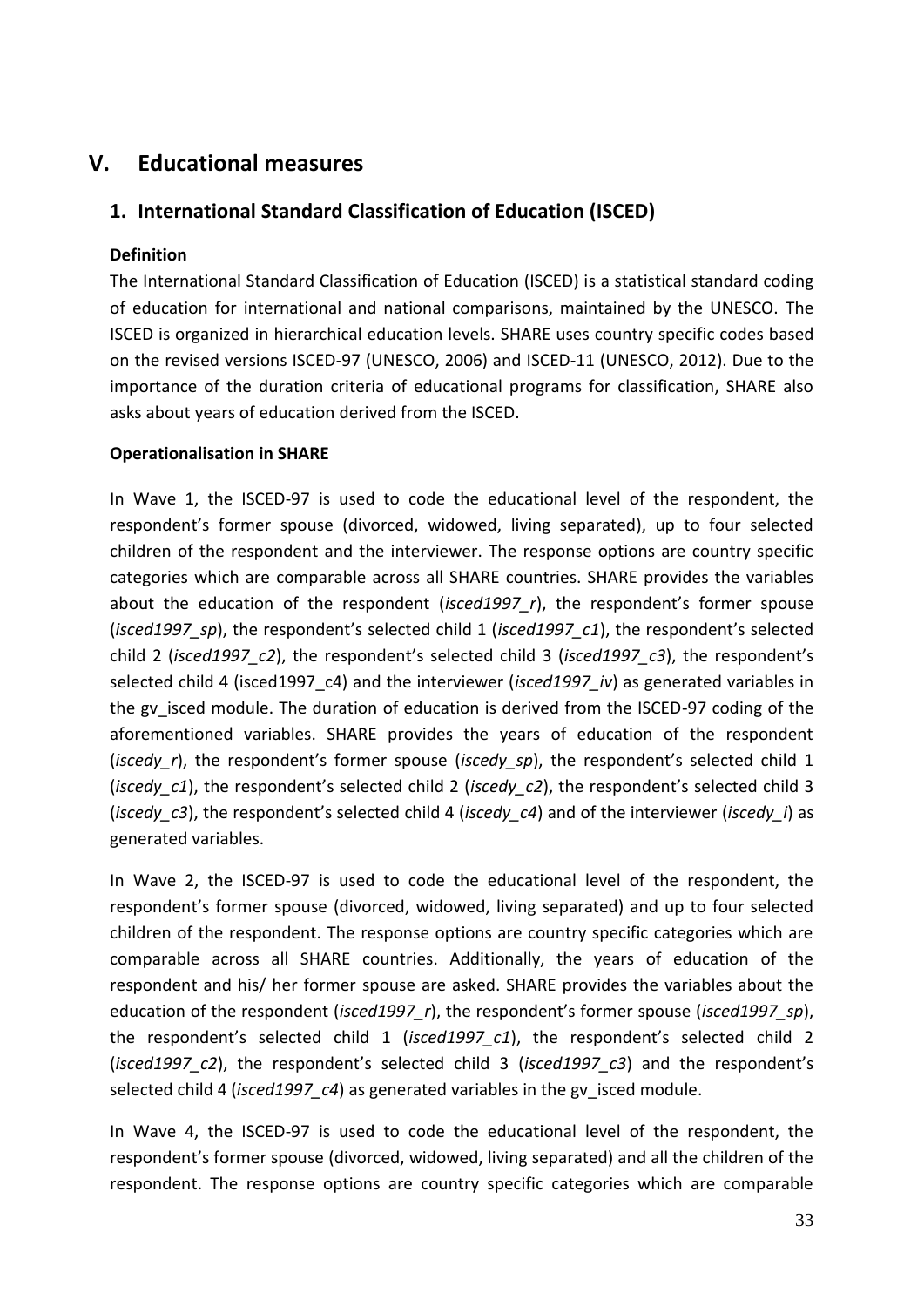across all SHARE countries. Additionally, the years of education of the respondent and his/ her former spouse are asked. SHARE provides the variables about the education of the respondent (*isced1997\_r*), the respondent's former spouse (*isced1997\_sp*) and all of the respondent's children 1-20 (*isced1997\_c1-c20*) as generated variables (see gv\_isced module).

In Wave 5 and 6, both ISCED versions, the ISCED-97 and the ISCED-11, are used to code the educational level of the respondent, the respondent's former spouse (divorced, widowed, living separated), all the children of the respondent, the respondent's father and the respondent's mother. The response options are country specific categories which are comparable across all SHARE countries. In Wave 5, additionally, the years of education of the respondent and his/ her former spouse are asked. In Wave 6, additionally, the years of education of the respondent are asked, and if the respondent has already participated once, he or she is asked if their child or any of their children obtained a new educational degree since the last interview and if so, which one.

SHARE provides the variables about the education of the respondent (*isced1997\_r*; *isced* 2011 r), the respondent's former spouse (*isced1997 sp*; *isced2001 sp*), all of the respondent's children (*isced1997\_c1-c18*; *isced2011\_c1-c18*), the respondent's mother (*isced1997\_m*; *isced2011\_m*) and the respondent's father (*isced1997\_f*; *isced2011\_f*) as generated variables in the gv\_isced module.

| Wave: 1      | <b>Waves: 2, 4</b> | Wave: 5      | Wave: 6      | <b>Question text</b>                   |
|--------------|--------------------|--------------|--------------|----------------------------------------|
| <b>DN010</b> | <b>DN010</b>       | <b>DN010</b> | <b>DN010</b> | Please look at card ^SHOWCARD ID.      |
|              |                    |              |              | What is the highest school leaving     |
|              |                    |              |              | certificate or school degree that you  |
|              |                    |              |              | have obtained?                         |
| <b>DN012</b> | <b>DN012</b>       | <b>DN012</b> | <b>DN012</b> | Please look at card ^SHOWCARD ID.      |
|              |                    |              |              | Which degrees of higher education or   |
|              |                    |              |              | vocational training do you have?       |
| <b>DN021</b> | <b>DN021</b>       | DN021        | <b>DN021</b> | Please look at card ^SHOWCARD ID.      |
|              |                    |              |              | What is the highest school certificate |
|              |                    |              |              | or degree that your ex-/late           |
|              |                    |              |              | husband/ wife has obtained?            |
| <b>DN023</b> | <b>DN023</b>       | <b>DN023</b> | <b>DN023</b> | Please look at card ^SHOWCARD ID.      |
|              |                    |              |              | Which degrees of higher education or   |
|              |                    |              |              | vocational training does your ex-/late |
|              |                    |              |              | husband/wife have?                     |
|              |                    | DN051 1      | DN051 1      | Please look at card ^SHOWCARD ID.      |
|              |                    |              |              | What is the highest school certificate |
|              |                    |              |              | or degree that your mother has         |
|              |                    |              |              | obtained?                              |

#### **Table 25: Measuring education**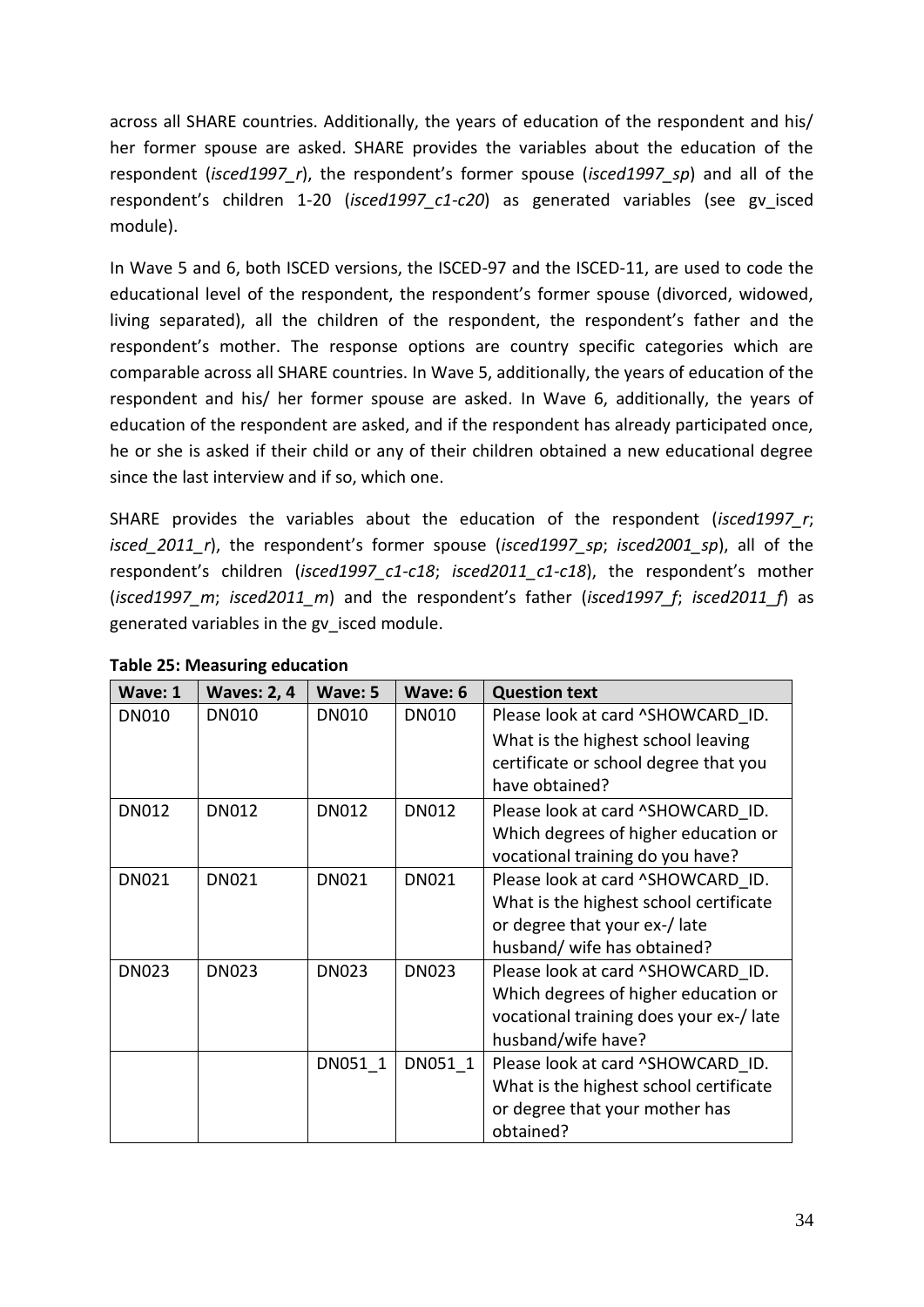| Wave: 1      | <b>Waves: 2, 4</b> | Wave: 5 | Wave: 6      | <b>Question text</b>                                                                                                        |
|--------------|--------------------|---------|--------------|-----------------------------------------------------------------------------------------------------------------------------|
|              |                    | DN051 2 | DN051 2      | Please look at card ^SHOWCARD ID.<br>What is the highest school certificate<br>or degree that your father has<br>obtained?  |
|              |                    | DN053 1 | DN053 1      | Please look at card ^SHOWCARD ID.<br>Which degrees of higher education or<br>vocational training does your mother<br>have?  |
|              |                    | DN053 2 | DN053 2      | Please look at card ^SHOWCARD ID.<br>Which degrees of higher education or<br>vocational training does your mother<br>have?  |
| CH017        | CH017              | CH017   | CH017        | Please look at card ^SHOWCARD ID.<br>What is the highest school leaving<br>certificate or school degree<br>has<br>obtained? |
| CH018        | CH018              | CH018   | CH018        | Please look at card ^SHOWCARD ID.<br>Which degrees of higher education or<br>vocational training does<br>have?              |
|              |                    |         | CH510        | What is the highest school leaving<br>certificate or school degree that<br>has obtained?                                    |
|              |                    |         | <b>CH513</b> | Which degrees of higher education or<br>vocational training has ___<br>obtained?                                            |
| <b>IV015</b> |                    |         |              | Interviewer-<br>What is the highest school certificate<br>or degree that you have obtained?                                 |
| <b>IV016</b> |                    |         |              | Interviewer-<br>Which degrees of higher education or<br>vocational training do you have?                                    |
|              | DN041              | DN041   | DN041        | How many years have you been in full<br>time education?                                                                     |
|              | EX102              | EX102   |              | How many years has your husband/<br>wife /partner been in full time<br>education?                                           |

UNESCO (2006). *International Standard Classification of Education: ISCED 1997.* Retrieved from http://www.uis.unesco.org/Library/Documents/isced97-en.pdf

UNESCO (2012). *International Standard Classification of Education: ISCED 2011.* Retrieved from http://uis.unesco.org/sites/default/files/documents/international-standardclassification-of-education-isced-2011-en.pdf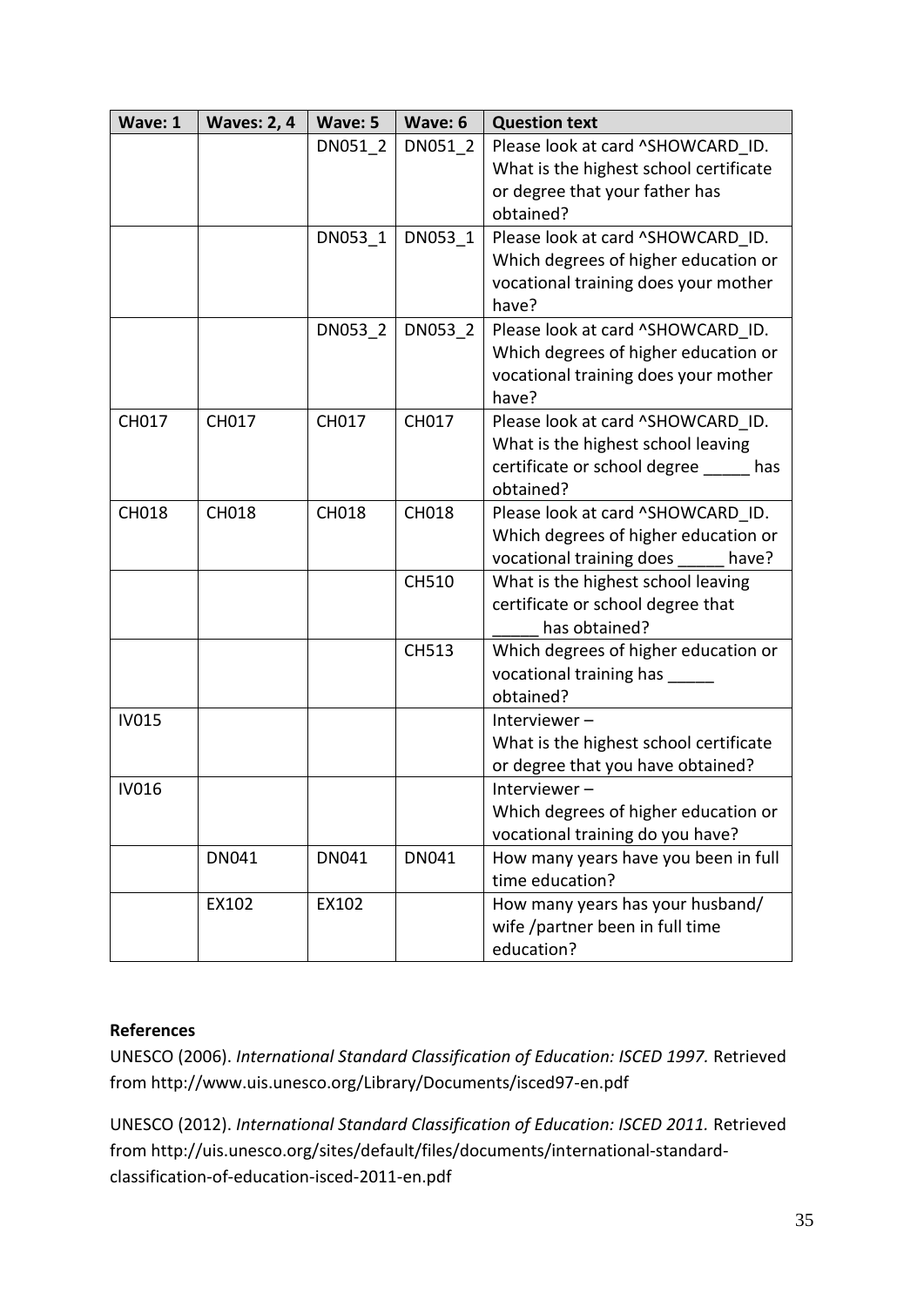# <span id="page-35-0"></span>**VI. Other**

# <span id="page-35-1"></span>**1. Multi-Item Indicator Residential Environment Quality**

#### **Definition**

The PREQ covers many different facets about respondents' perception of residential environment quality within their neighbourhoods (Bonaiuto et al., 1999; Bonaiuto et al., 2003). It compromises spatial aspects (e.g. architectural planning space, organization and accessibility of space), human aspects (e.g. social relations), functional aspects (e.g. public transportation), and contextual aspects (e.g. environmental health).

#### **Operationalisation in SHARE**

The respondents' perception of different aspects in their local area is measured by four items in Wave 5 and 6, and in Wave 5 additionally, the access to some basic services is measured by four items. The items are partially based on the multidimensional perceived residential environment quality (PREQ) questionnaire.

| Wave: 5      | Wave: 6      | <b>Question text</b>                   | <b>Response options</b> |
|--------------|--------------|----------------------------------------|-------------------------|
| <b>HH022</b> | <b>HH022</b> | I really feel part of this area.       | 1. Strongly agree       |
|              |              |                                        | 2. Agree                |
|              |              |                                        | 3. Disagree             |
|              |              |                                        | 4. Strongly disagree    |
| <b>HH023</b> | <b>HH023</b> | Vandalism or crime is a big problem    | 1. Strongly agree       |
|              |              | in this area.                          | 2. Agree                |
|              |              |                                        | 3. Disagree             |
|              |              |                                        | 4. Strongly disagree    |
| <b>HH024</b> | HH024        | This area is kept very clean.          | 1. Strongly agree       |
|              |              |                                        | 2. Agree                |
|              |              |                                        | 3. Disagree             |
|              |              |                                        | 4. Strongly disagree    |
| <b>HH025</b> | <b>HH025</b> | If I were in trouble, there are people | 1. Strongly agree       |
|              |              | in this area who would help me.        | 2. Agree                |
|              |              |                                        | 3. Disagree             |
|              |              |                                        | 4. Strongly disagree    |
| <b>HH027</b> |              | How easy is it to get to the nearest   | 1. Very easy            |
|              |              | bank or cash point?                    | 2. Easy                 |
|              |              |                                        | 3. Difficult            |
|              |              |                                        | 4. Very difficult       |
| <b>HH028</b> |              | How easy is it to get to the nearest   | 1. Very easy            |
|              |              | grocery shop or supermarket?           | 2. Easy                 |
|              |              |                                        | 3. Difficult            |
|              |              |                                        | 4. Very difficult       |
| HH029        |              | How easy is it to get to your general  | 1. Very easy            |

**Table 26: Respondents' perception of residential environment quality**